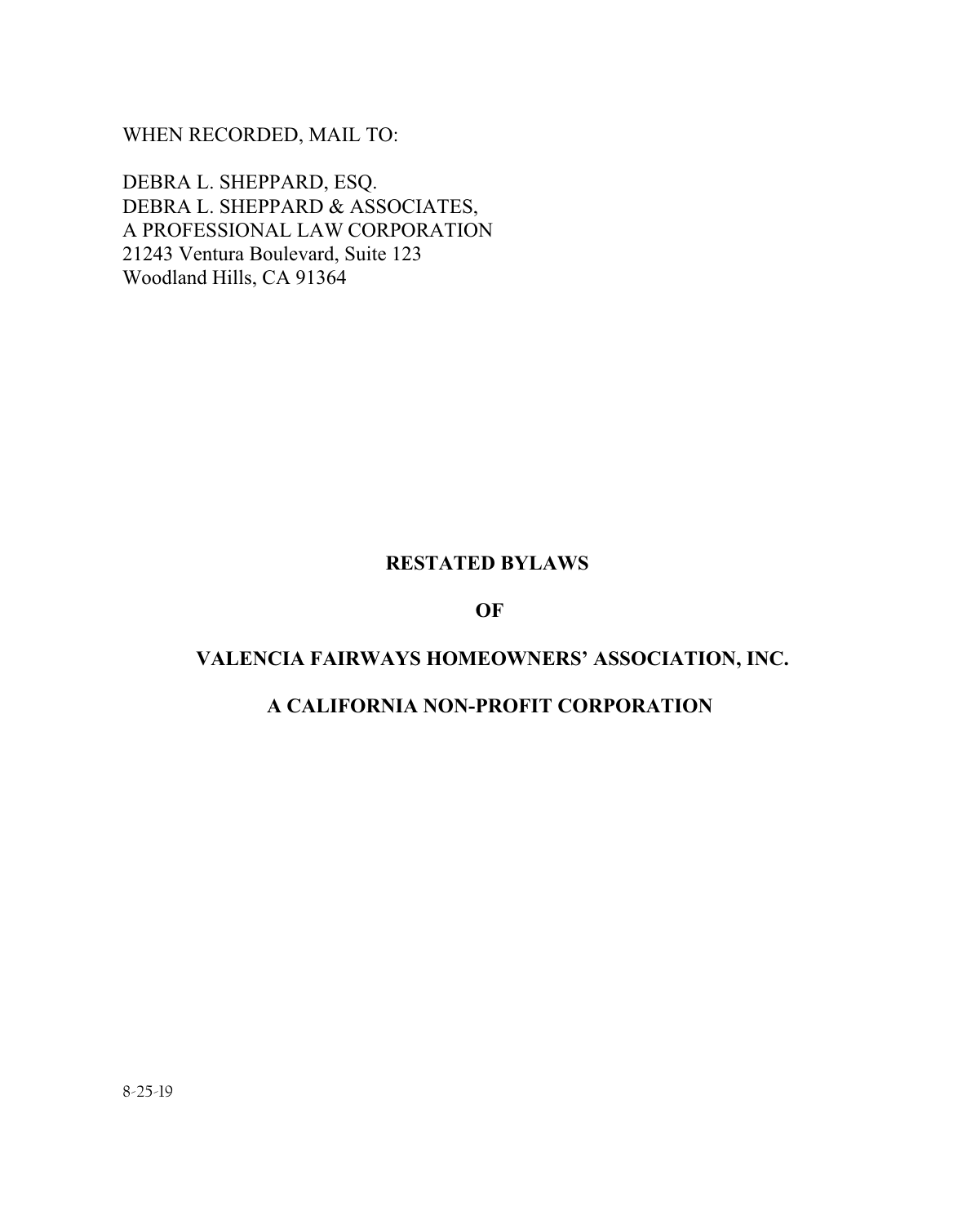# **RESTATED BYLAWS OF VALENCIA FAIRWAYS HOMEOWNERS' ASSOCIATION, INC. A CALIFORNIA NON-PROFIT CORPORATION**

# Table of Contents

#### Page No.  $\mathbf{1}$  $\mathbf{1}$ 1  $2.1$  $\mathbf{1}$  $2.2$  $\mathbf{1}$  $2.3$  $\mathbf{1}$ 2.4 2  $\overline{2}$  $3.1$  $\overline{2}$  $32$  $\overline{2}$  $3.3$  $\overline{2}$  $3.4$ 3  $3.5$  $\overline{4}$  $36$ 5  $3.7$ 5 5 3.8 5 4 1 5  $4.2$ 5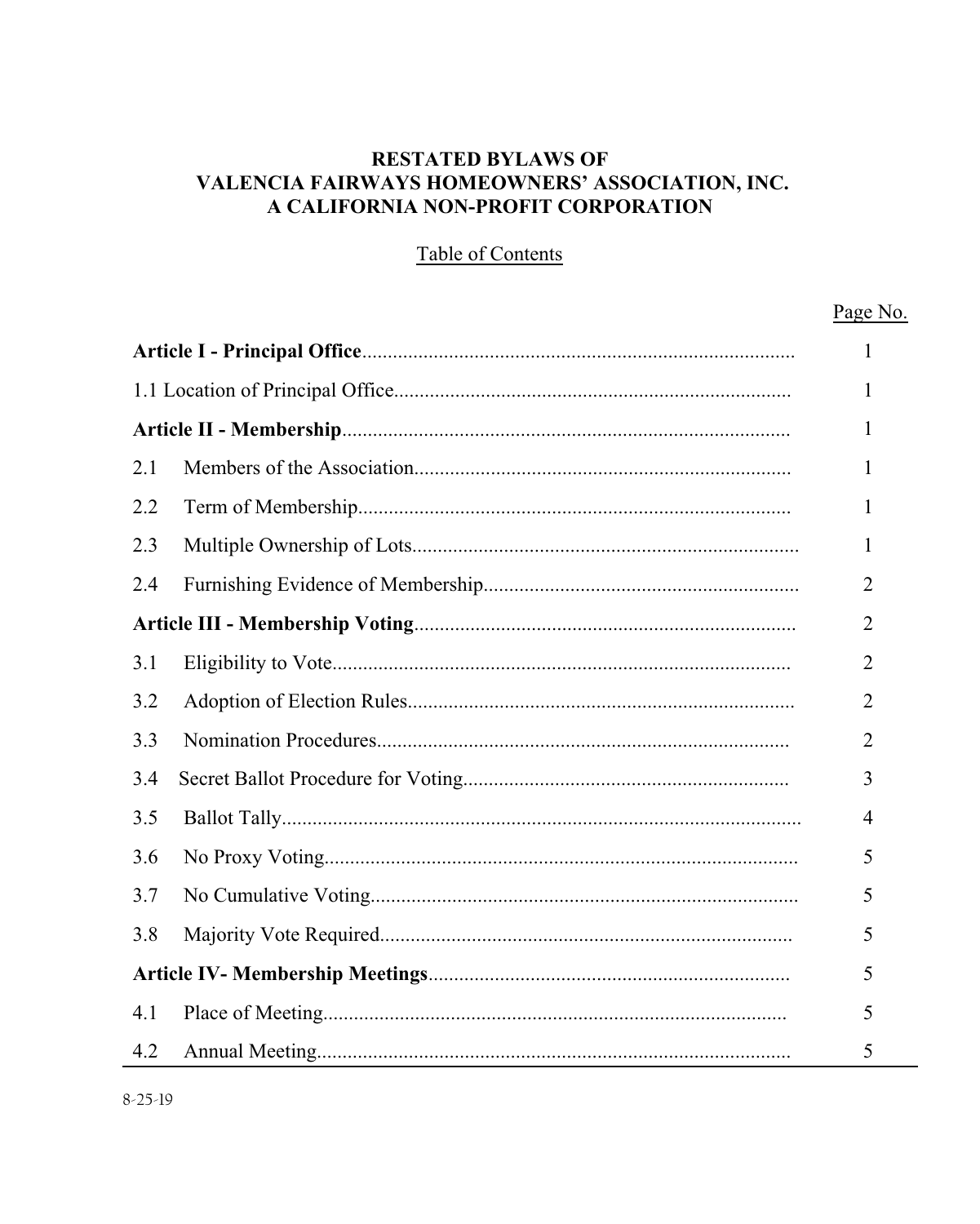| 4.3  |                                                            | 5  |
|------|------------------------------------------------------------|----|
| 4.4  |                                                            | 6  |
| 4.5  |                                                            | 7  |
| 4.6  |                                                            | 8  |
| 4.7  | Record Dates for Member Notice; Voting and Giving Consents | 8  |
|      |                                                            |    |
| 5.1  |                                                            | 8  |
| 5.2  |                                                            | 9  |
| 5.3  |                                                            | 9  |
| 5.4  |                                                            | 9  |
| 5.5  |                                                            | 9  |
| 5.6  |                                                            | 10 |
|      |                                                            |    |
| 6.1  |                                                            | 11 |
| 6.2  |                                                            | 11 |
| 6.3  |                                                            | 12 |
| 6.4  |                                                            | 13 |
| 6.5  |                                                            | 13 |
| 6.6  |                                                            | 13 |
| 6.7  |                                                            | 13 |
| 6.8  |                                                            | 14 |
| 6.9  |                                                            | 15 |
| 6.10 |                                                            | 15 |
| 6.11 |                                                            | 15 |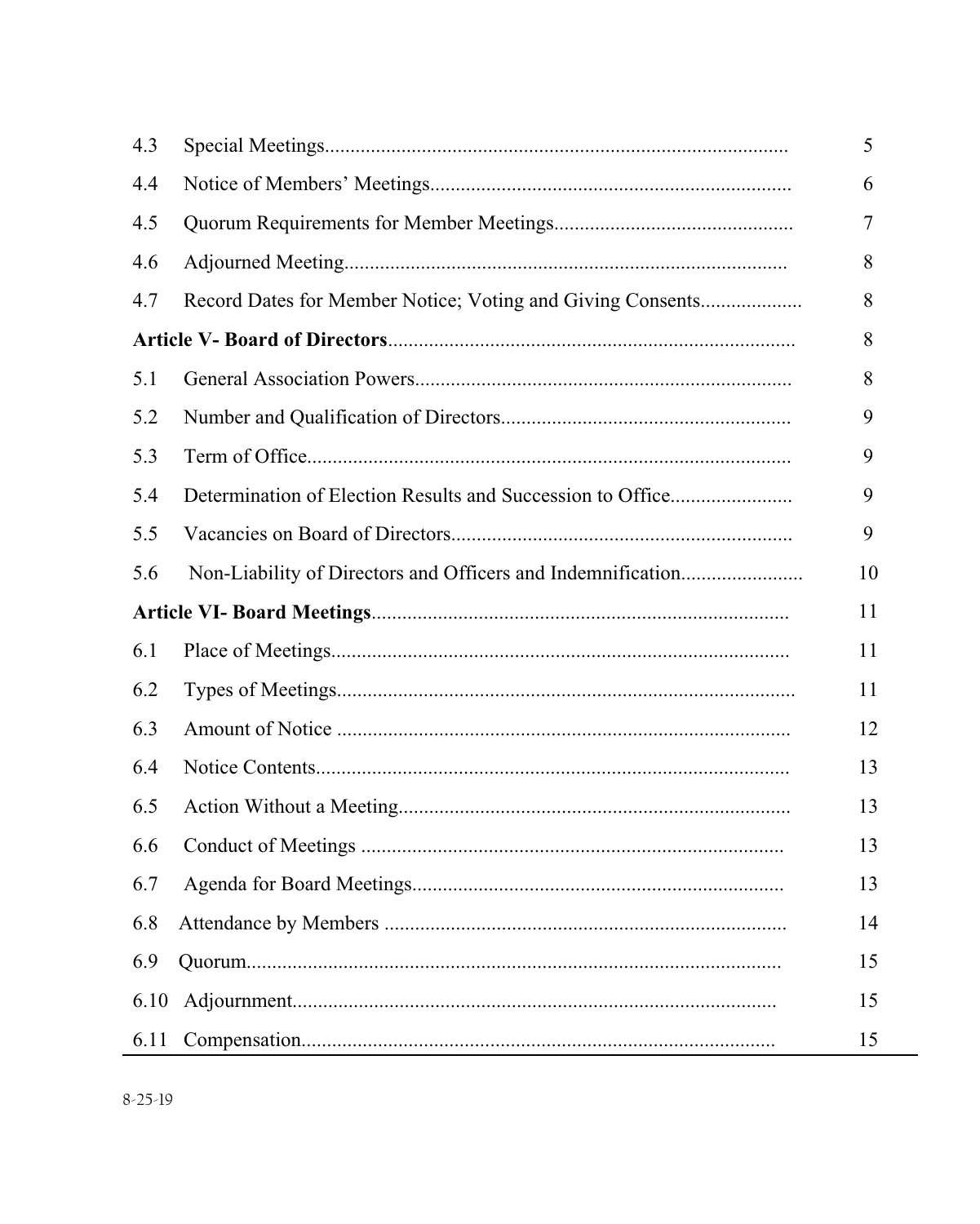|      |  | 15 |
|------|--|----|
| 7.1  |  | 15 |
| 7.2  |  | 18 |
| 7.3  |  | 19 |
|      |  |    |
| 8.1  |  | 21 |
| 8.2  |  | 21 |
| 8.3  |  | 21 |
| 8.4  |  | 21 |
| 8.5  |  | 21 |
| 8.6  |  | 21 |
| 8.7  |  | 22 |
| 8.8  |  | 22 |
| 8.9  |  | 22 |
|      |  | 23 |
| 9.1  |  | 23 |
| 9.2  |  | 23 |
| 9.3  |  | 23 |
| 9.4  |  | 23 |
| 9.5  |  | 27 |
| 9.6  |  | 29 |
| 9.7  |  | 30 |
|      |  |    |
| 10.1 |  | 30 |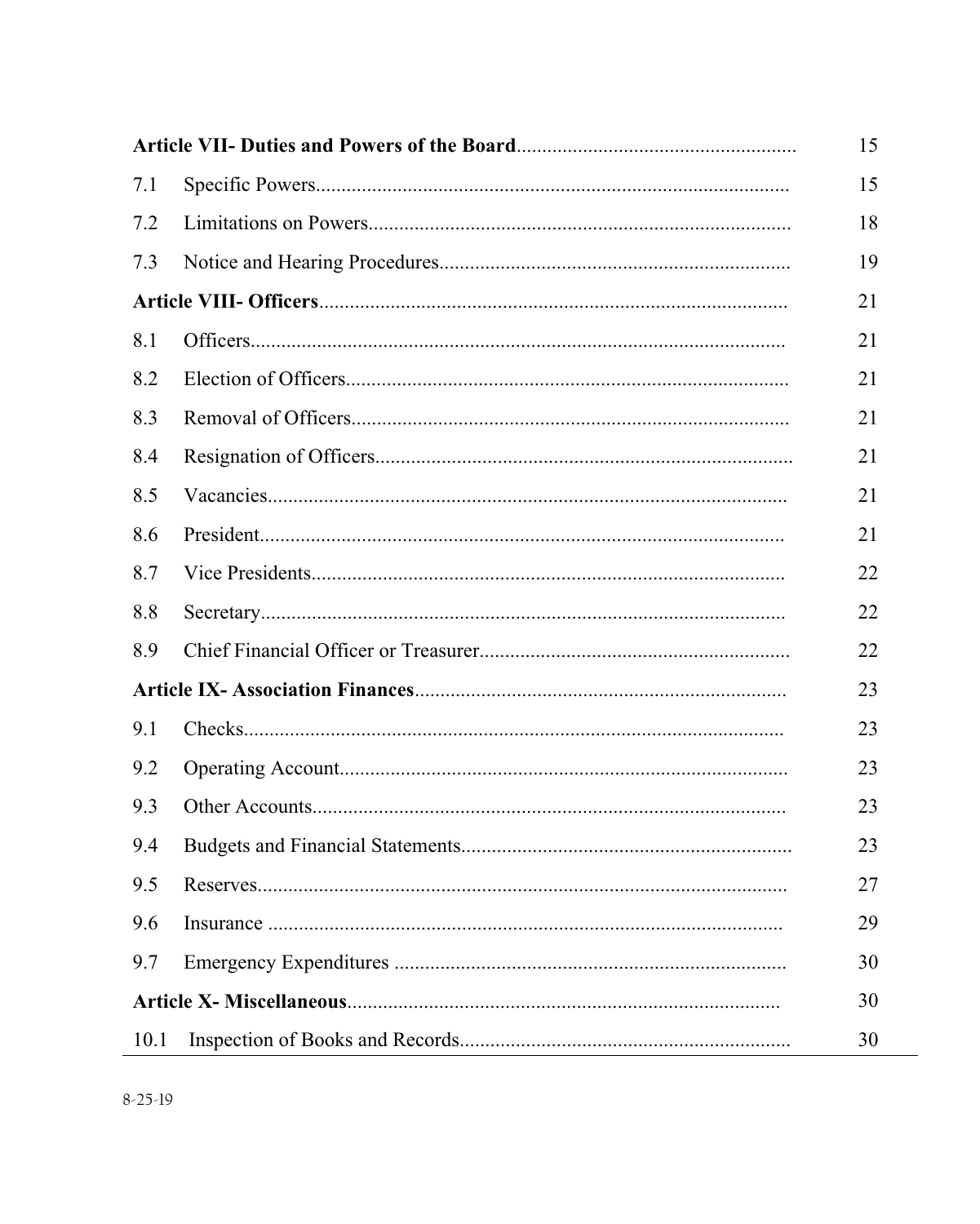|  | 32 |
|--|----|
|  | 32 |
|  | 32 |
|  | 33 |
|  | 33 |
|  | 33 |
|  | 33 |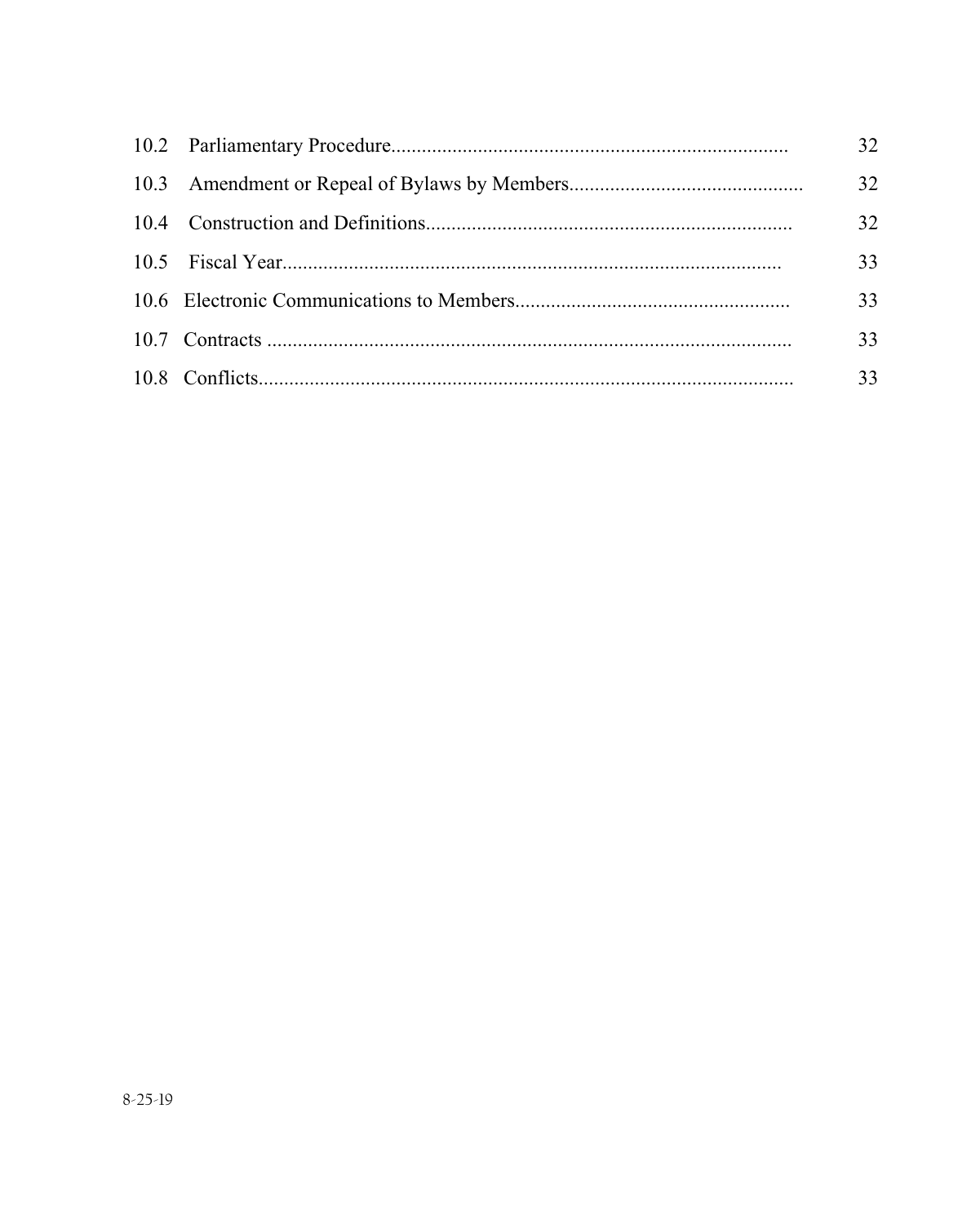## **RESTATED BYLAWS OF VALENCIA FAIRWAYS HOMEOWNERS' ASSOCIATION, INC. A California Non-Profit Corporation**

These Restated BYLAWS of VALENCIA FAIRWAYS HOMEOWNERS' ASSSOCIATION, INC. are made this \_\_\_\_\_ day of \_\_\_\_\_\_\_\_\_, 2019, by the undersigned with reference to the following facts:

A. BYLAWS were adopted on or about September 1, 1972.

B. The undersigned have confirmed and placed in the records of VALENCIA FAIRWAYS HOMEOWNERS' ASSOCIATION, INC. the signatures representing the necessary voting power of the Owners of the Lots covered by said BYLAWS reflecting their confirmation and approval to make the Restated BYLAWS which follow.

C. The undersigned desire to restate and by these Restated BYLAWS do, in fact, restate said BYLAWS.

## **ARTICLE I PRINCIPAL OFFICE**

1.1 Location of Principal Office. The principal office of the Association will be located at 24790 Masters Cup Way, Valencia, California or at such other place within the County of Los Angeles as the Board may from time to time designate by resolution.

#### **ARTICLE II MEMBERSHIP**

2.1 Members of the Association. Every Owner of a Lot within the Property is a Member of the Association. Ownership shall be evidenced by a recorded deed. Membership in the Association is appurtenant to, and may not be separated from, ownership of any Lot.

2.2 Termof Membership.Each Owner who is a Member shall remain a Member until the sale, conveyance or other transfer of an Owner's interest in a Lot.

2.3 Multiple Ownership of Lots. Ownership of a Lot shall give rise to a single membership vote in the Association. Accordingly, if more than one person owns a Lot, all of these persons shall be deemed to be one Member for voting purposes, although all such Owners shall have equal rights as Members to use and enjoy the Common Areas and Common Facilities. If the multiple Owners of a Lot attempt to vote the membership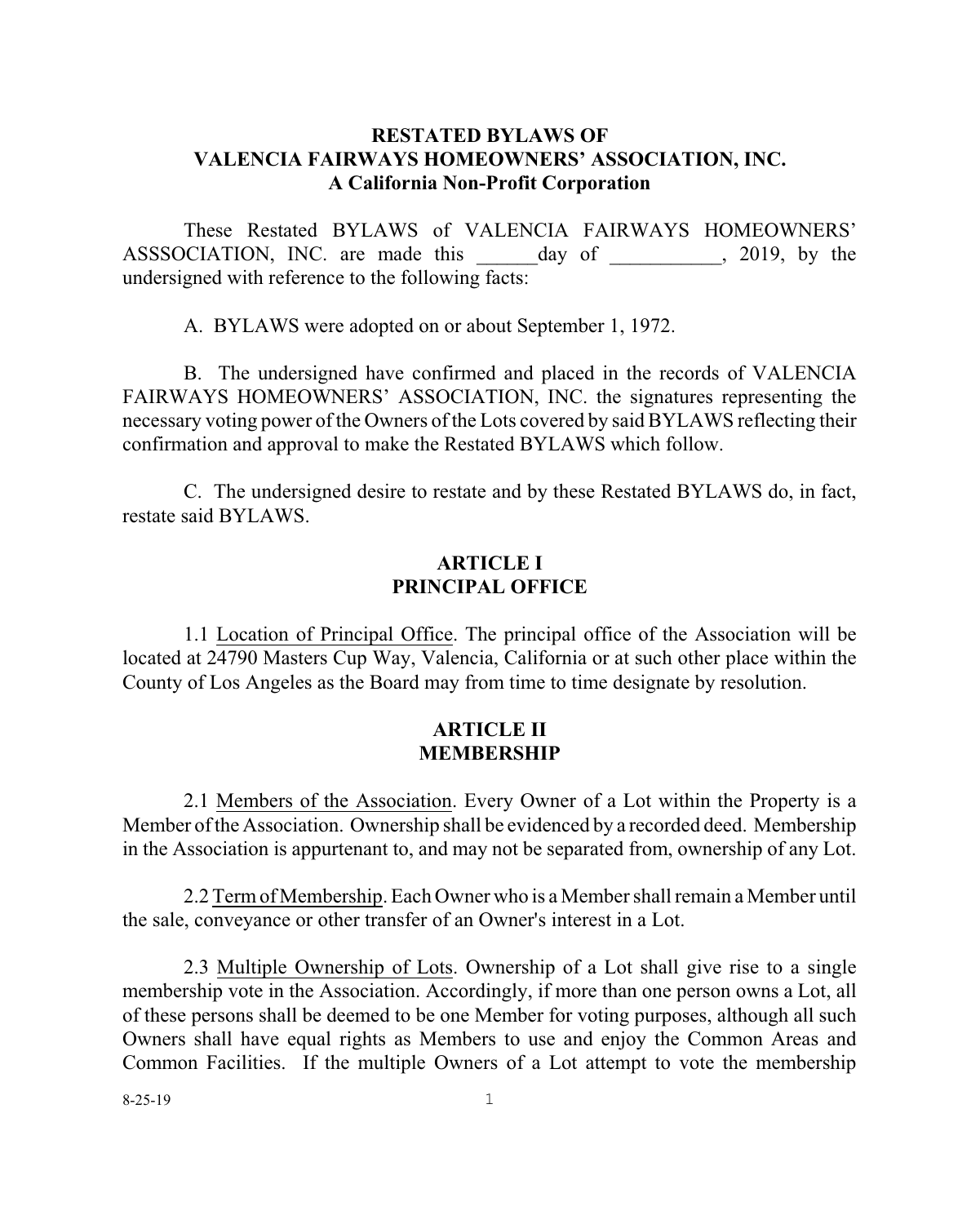attributable to said Lot in an inconsistent fashion, the Secretary or election inspectors may refuse to count any ballot pertaining to the Lot.

2.4 Furnishing Evidence of Membership. If there is a question as to whether a person is entitled to exercise the rights of a Member, the Secretary may require evidence of such qualification in the form of a copy of a recorded grant deed.

## **ARTICLE III MEMBERSHIP VOTING**

3.1 Eligibility To Vote. Only Members in good standing shall be entitled to vote on any issue or matter presented to the Members for approval. In order to be in good standing, a Member must be current in the payment of all assessments levied against the Member's Lot and not be in violation of the governing documents and subject to disciplinary proceedings, including unpaid fines or pending court proceedings to enforce the governing documents or court orders. The Association shall send written notice of the suspension of voting rights at least 15 days before the Secret Ballots are mailed out. A Member may be heard not less than 5 days before the suspension if the Member requests a hearing. The Member may also cure any delinquency or unpaid fines not less than 5 days before the suspension.

3.2 Adoption of Election Rules. In accordance with Civil Code Section 5105, the Association shall adopt rules that (a) ensure that any candidate or member advocating a point of view is provided access to Members through association media, newsletters, or internet websites, (b) ensure access to common area meeting space, (c) specify the qualifications for candidates for the Board of Directors and procedures for the nomination of candidates, (d) specify the qualifications for voting, the voting power of each member, the authenticity, validity and effect of proxies, and the voting period for elections, (e) specify a method of selecting one or three independent third parties as inspector of election, (f) allow the inspector to appoint and oversee additional persons to verify signatures and count and tabulate votes.

3.3 Nomination Procedures. The following nomination proceduresshall be included in the Election Rules to be adopted by the Board:

(a) Nominations may be submitted to management by any Owner intending to run for a Board position in an election. Owners may also nominate other Owners if the Nominee agrees to run for election and serve on the Board.

(b) Nominations from the floor shall not be permitted.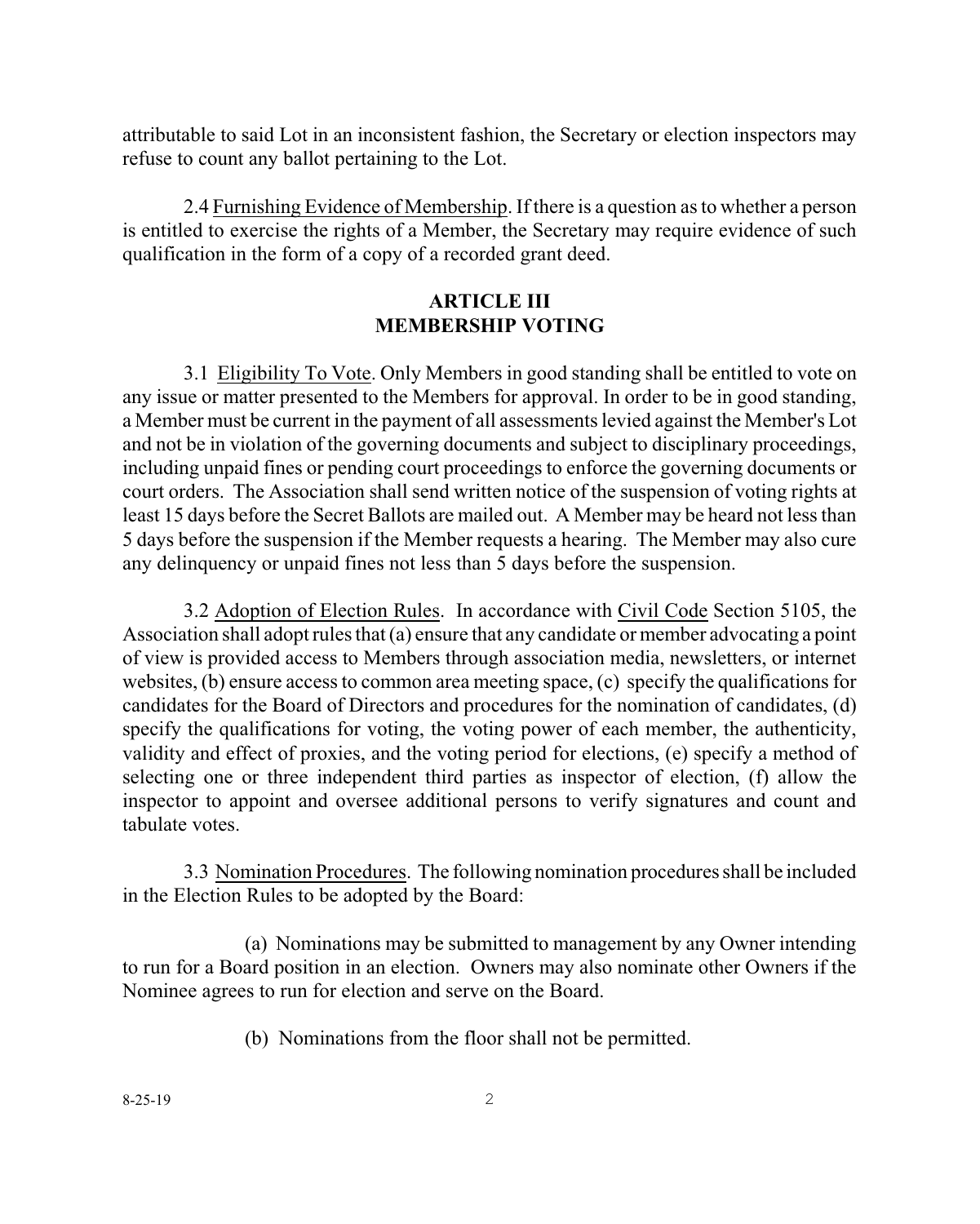3.4 Secret Ballot Procedure for Voting. Votes regarding assessments legally requiring a vote, election and removal of Directors, amendments to the governing documents, or the grant of exclusive use of common area shall be conducted by secret written ballot pursuant to Civil Code Section 5100. Pursuant to Civil Code Section 5115, the procedure shall be as follows:

(a) Ballots and two pre-addressed envelopes with instructions on how to return ballots shall be mailed by first-class mail or delivered by the Association to every member not less than (30) thirty days before the deadline for voting.

(b) Ballots must insure the confidentiality of the voters:

- (1) A ballot shall not identify any voter by name, address, or Lot number;
- (2) A ballot shall not require nor contain the signature of the voter;
- (3) A completed ballot shall be inserted by the voter into an envelope that is sealed. The sealed envelope shall be inserted into a second envelope that is sealed. The voter shall print and sign his name, and place his address and Lot number that entitles him or her to vote on the upper left corner of the outer sealed envelope. The ballot will not be counted if the outer envelope does not have the voter's printed and signed name, address, and Lot number. The outer second envelope shall be addressed to the inspector(s) of election assigned to tally the votes.

(c) A member may return his or her secret ballot by mail, hand deliver it to the meeting at which the votes will be counted, or complete the ballot at the meeting before the polls close and return it to the inspector of election. However, only ballots received before the first ballot is opened by the Inspector(s) shall be counted.

(d) Upon request, the Board shall provide an owner with a receipt for delivery of his or her sealed ballot.

(e) The record date for purposes of voting shall be the date the ballots are mailed/delivered to the Members.

(f) An election may be conducted entirely by mail, but the votes must be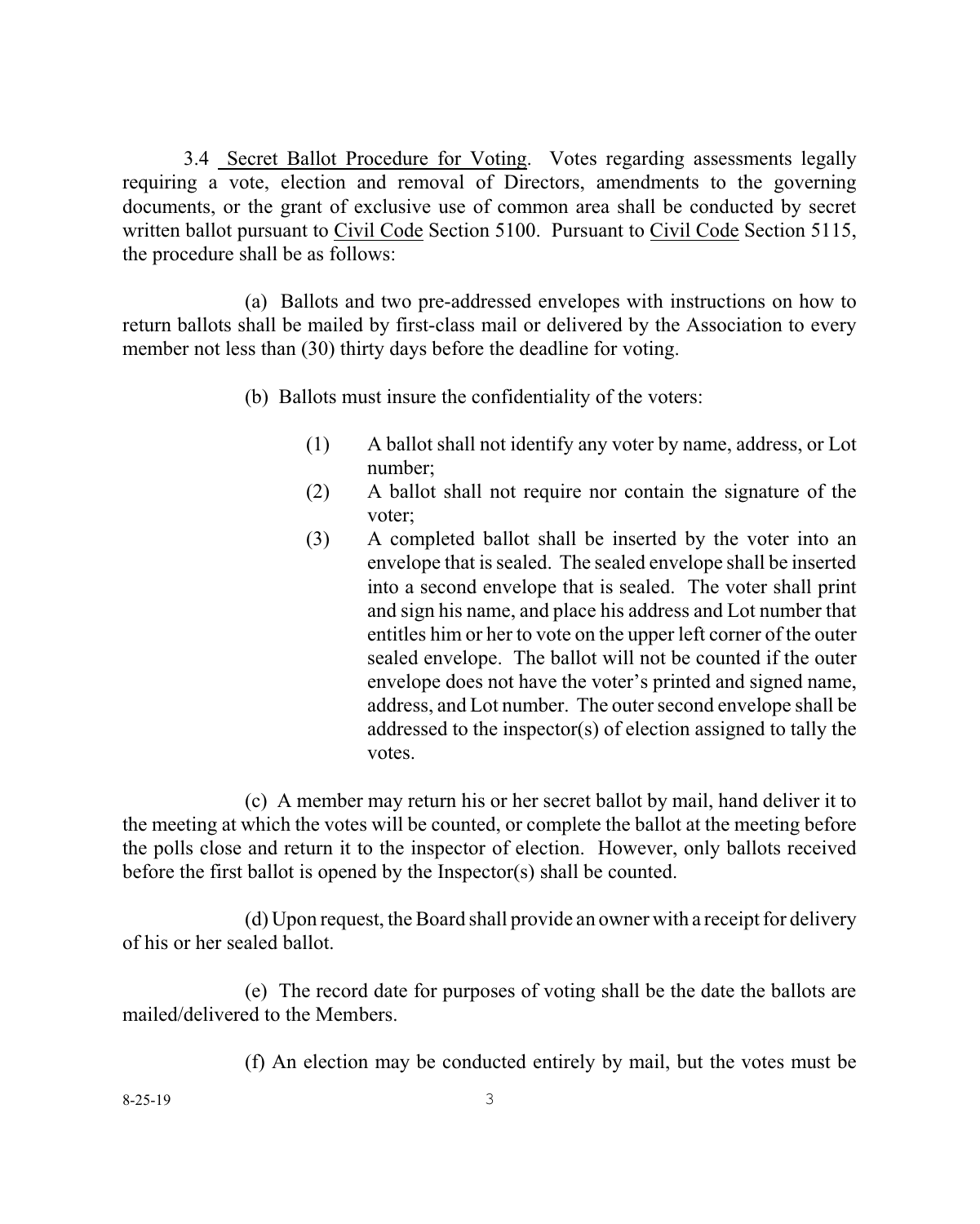tallied at an open Board or Members Meeting. Any written ballot distributed to the Members to vote shall set forth the proposed action and provide an opportLoty to specify approval or disapproval of the proposal, the number required for quorum and the percentage of responses needed for affirmative votes needed to approve the action.

(g) Voting may be conducted electronically, if and when authorized by State or Federal law after the adoption of these Bylaws.

# 3.5 Ballot Tally.

(a) No one shall open or otherwise review any ballot before the time at which the ballots are counted and tabulated. Sealed ballots shall be maintained in the custody of or at a location designated by the inspector(s) of election until delivered to the inspector at the meeting for the opening and tallying of the vote.

(b) The inspector(s) of election shall count and tabulate all votes at a properly noticed open meeting of the Members or the Board. Any candidates or other Member of the Association may witness the counting and tabulation of votes.

(c) The inspector(s) of election shall maintain a sign-in sheet on which receipt of each ballot will be noted when it is received by the inspector(s). Once a ballot is received by the inspector(s), the ballot shall be irrevocable. Any subsequent ballot received from the same Lot shall be deemed void and invalid and shall be discarded.

(d) The ballots shall be separated from their outer envelopes, and maintained separately by the inspector(s) until after the votes are tallied and the report of the vote is delivered to the Board.

(e) After the ballots are tabulated and a report of the vote is delivered to the Board, the inspector(s) shall deliver the ballots and the outer envelopes to the Association. The ballots shall be stored by the Association in a secure place for no less than one year after the date of the election.

(f) The Board of Directors shall be deemed to have taken office upon certification by the Board of the election results reported by the inspector(s). The Board shall give notice, pursuant to Civil Code Section 4045, of the tabulated results of the election to the members within fifteen days after the election, in a manner reasonably designed to reach each member.

(g) In the event of a challenge to the election process, or a recount, the Board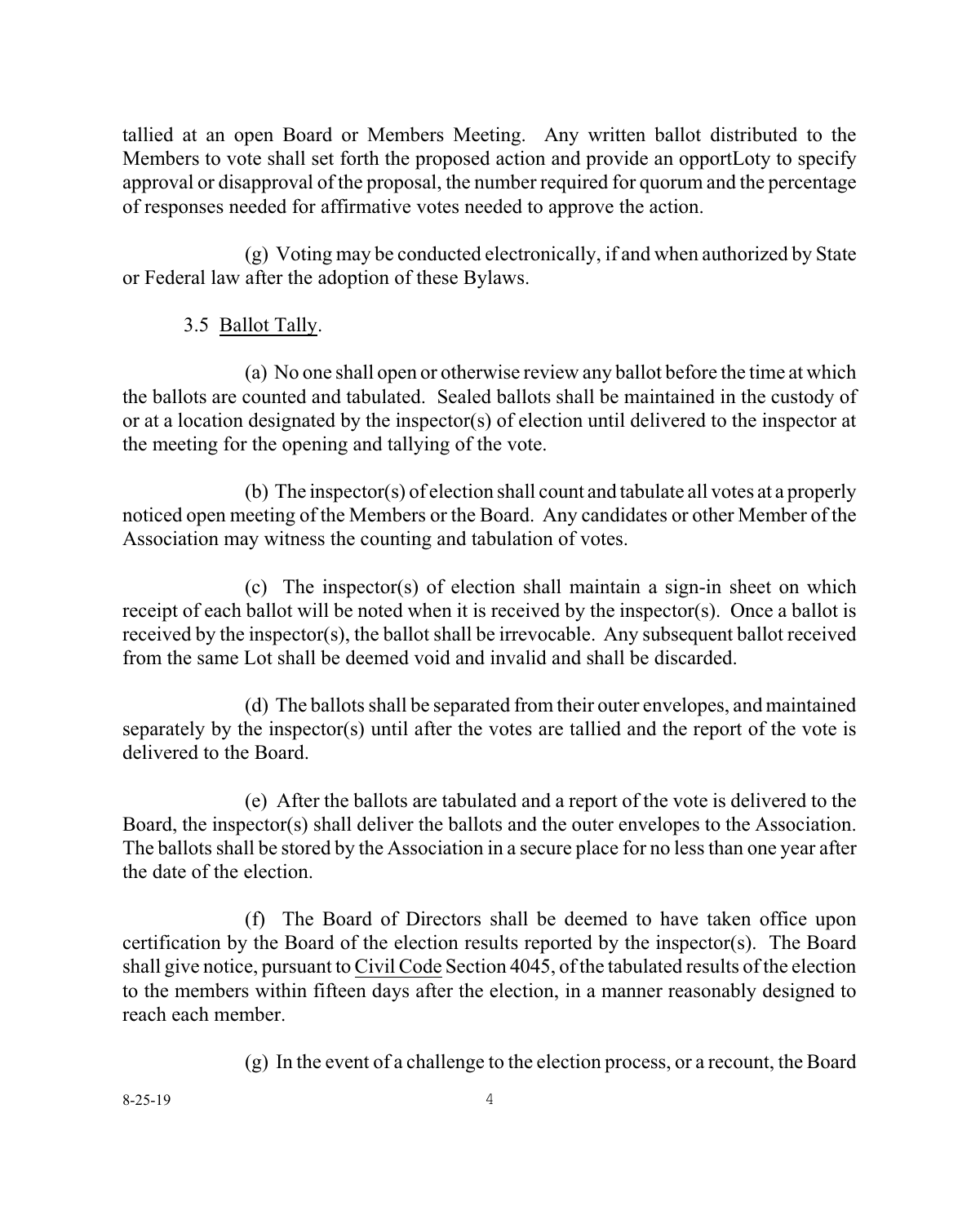shall, upon written request, make the ballots available for inspection and review by the Members or their authorized representatives. Any recount shall be conducted in a manner that will preserve the confidentiality of the vote.

3.6 No Proxy Voting. Proxies shall not be used.

3.7 No Cumulative Voting. Each Lot entitled to vote shall be entitled to cast a number of votes up to the number of positions being filled on the Board of Directors, but only one vote may be cast for each candidate(s) of choice. As to all other matters to be voted on by Members, each Member is entitled to one vote for each matter submitted for approval. Cumulative voting shall not be permitted. The candidates receiving the highest number of votes are elected and the matter with the highest number of approvals is passed. The entire Board or any individual director may be removed from office by a majority of the votes represented at a meeting at which a quorum is present as provided by Corporations Code Sections 7222 and 5034. If any or all of the directors are so removed, new directors may be elected at the same meeting."

3.8 Majority Vote Required. The affirmative vote of the majority of the voting power of Members, entitled to vote and voting on any matter, except the election of Directors, shall be the act of the Members, unless the vote of a greater or lesser number is required by the California Nonprofit Mutual Benefit Corporation Law, the Davis Stirling Act, or by the Governing Documents.

## **ARTICLE IV MEMBERSHIP MEETINGS**

4.1 Place of Meeting. Meetings of the Members shall be held within the Property or at such other reasonable place within the County and at such time as may be designated by the Board in the notice of the meeting.

4.2 Annual Meeting.There shall be an Annual Meeting of the Members in November of each year. The date, time, and location of the meeting shall be established by the Board and set forth in the notice of meeting sent to the Members. At the Annual Meeting, the Members shall elect Directors to fill any seats on the Board of Directors which may be expiring and shall transact such other business of the Association as may properly come before them.

# 4.3 Special Meetings.

(a) Persons Entitled To Call Special Meetings. A majority of the Board, the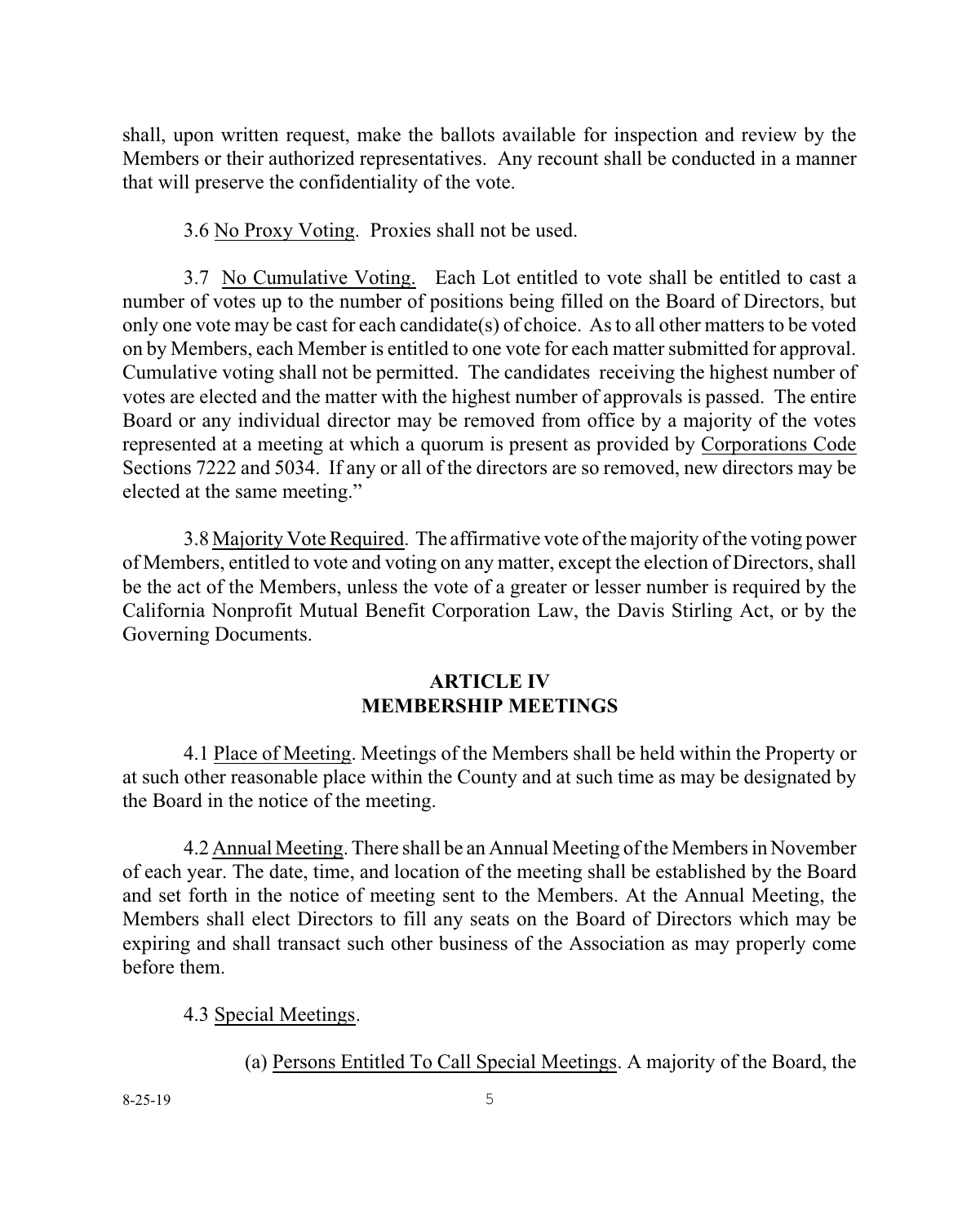President or 5 percent or more of the Members may call special meetings of the Members at any time to consider any lawful business of the Association.

(b) Procedures for Calling Special Meetings Requested by Members. If a special meeting is called by Members other than the Board of Directors or President, the request shall be submitted by such Members in writing, specifying the general nature of the business proposed to be transacted, and shall be delivered personally or sent by registered mail or by telegraphic or other facsimile transmission to the President, any Vice President, or the Secretary of the Association. The officer receiving the request shall cause notice to be given to the Members entitled to vote that a meeting will be held, and the date, time, and purpose for such meeting, which date shall be not less than 35 nor more than 90 days following the receipt of the request. If notice of the meeting is not given within 20 days after receipt of the request, the persons requesting the meeting may give the notice.

## 4.4 Notice of Members' Meetings.

(a) Requirement That Notice Be Given. Notice of all regular and special meetings of the Members shall be sent in writing by first-class mail, postage prepaid or personally delivered in writing to each Member who is eligible to vote at the meeting and posted in the Common Area. Notice shall be deemed given when deposited in the mail, personally delivered or posted in the Common Area.

(b) Time Requirements for Notice. The notice of Membership meetings shall be given not less than 30 nor more than 90 days before the date of the meeting by first-class, registered, or certified mail.

(c) Minimum Requirements Regarding Content of Notice. The notice of any membership meeting shall specify the place, date, and hour of the meeting. In the case of a special meeting, the notice shall also state the general nature of the business to be transacted, and no other business may in that case be transacted at the special meeting. In the case of a regular meeting, the notice shall also describe those matters that the Board of Directors, at the time of giving the notice, intends to present for action by the Members; but any proper matter may be presented at the meeting for such action.

(d) Specification of Certain Significant Actions. If any action is proposed to be taken at any Membership meeting for approval of any of the following proposals, the notice shall also state the general nature of the proposal. Member action on such items is invalid unless the notice or written waiver of notice or consent states the general nature of the proposal(s):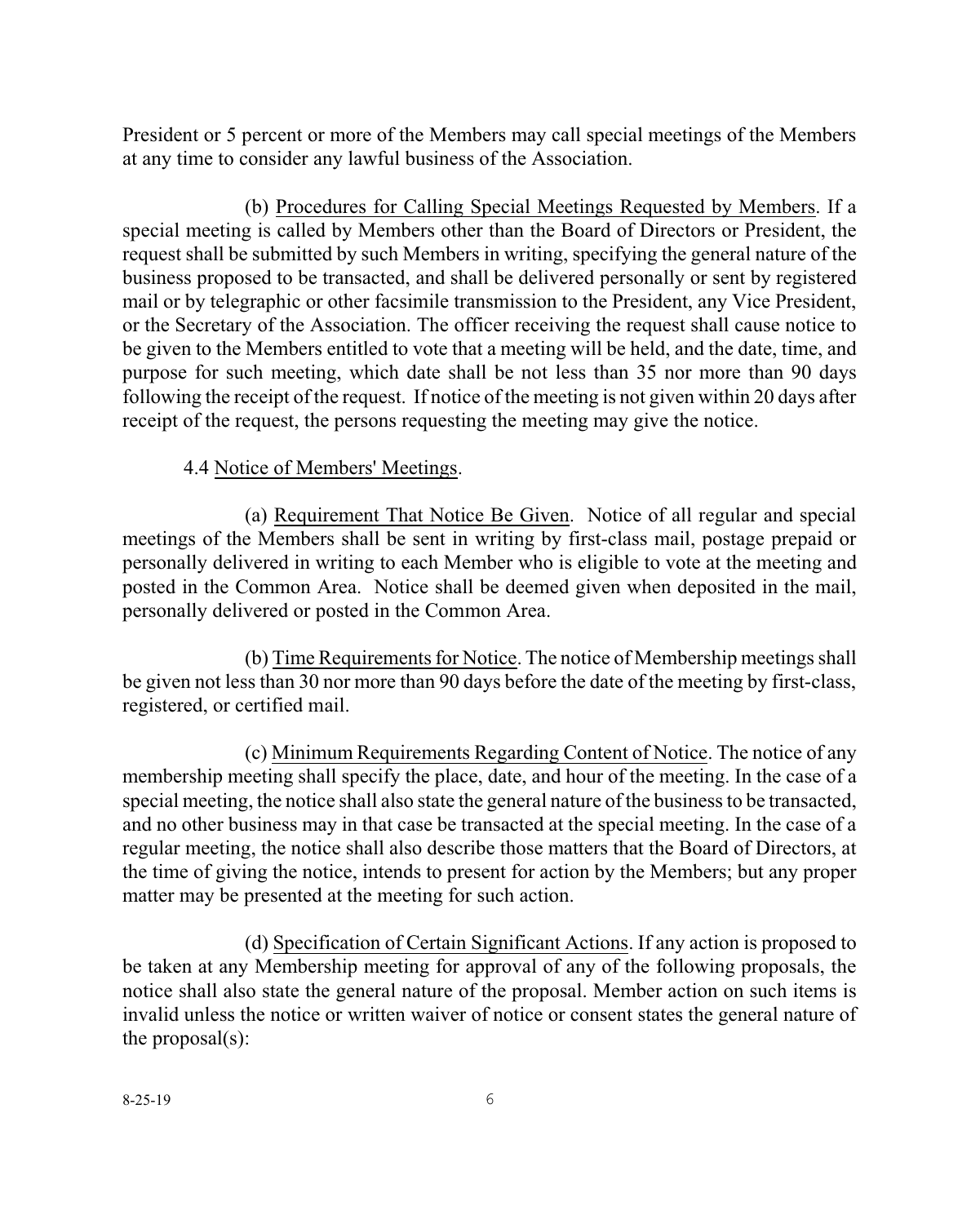(1) Removing a Director without cause;

(2) Filling vacancies on the Board of Directors under those circumstances where a vote of the Members is required pursuant to these Bylaws;

(3) Amending any Articles of Incorporation of this Association, these Bylaws or the Declaration in any manner requiring approval of the Members;

(4) Approving a contract or transaction between the Association and one or more of its Directors, or between the Association and any corporation, firm, or association in which one or more of its Directors has a material financial interest;

(5) Approving any change in the Association's assessments in a manner requiring membership approval under the Declaration; or

(6) Voting upon any election to voluntarily terminate and dissolve the Association.

# 4.5 Quorum Requirements for Member Meetings.

(a) Election of Directors. In the case of any Membership meeting or written ballot called or conducted for the purpose of electing Board Members, a quorum of Fifty Percent (50%) shall be required.

(b) Other Member Actions.

(1) Quorum for Assessment Votes. When a vote is required by Civil Code Section 5605 to increase regular assessments more than twenty percent (20%) above the regular assessment for the previous fiscal year or imposing special assessments which in the aggregate exceed five percent (5%) of the budgeted gross expenses of the Association for that fiscal year, a quorum of more than Fifty percent (50%) of the Members of the Association shall be required.

(2) In the case of any Membership meeting or written ballot called or conducted for any purpose other than the election of Directors or the increase or levying of regular and special assessments, a quorum of Fifty Percent (50%) shall be required.

(3) Removal of Directors by Members. A quorum of Fifty Percent (50%) shall be required for the removal of individual Board Members or the entire Board.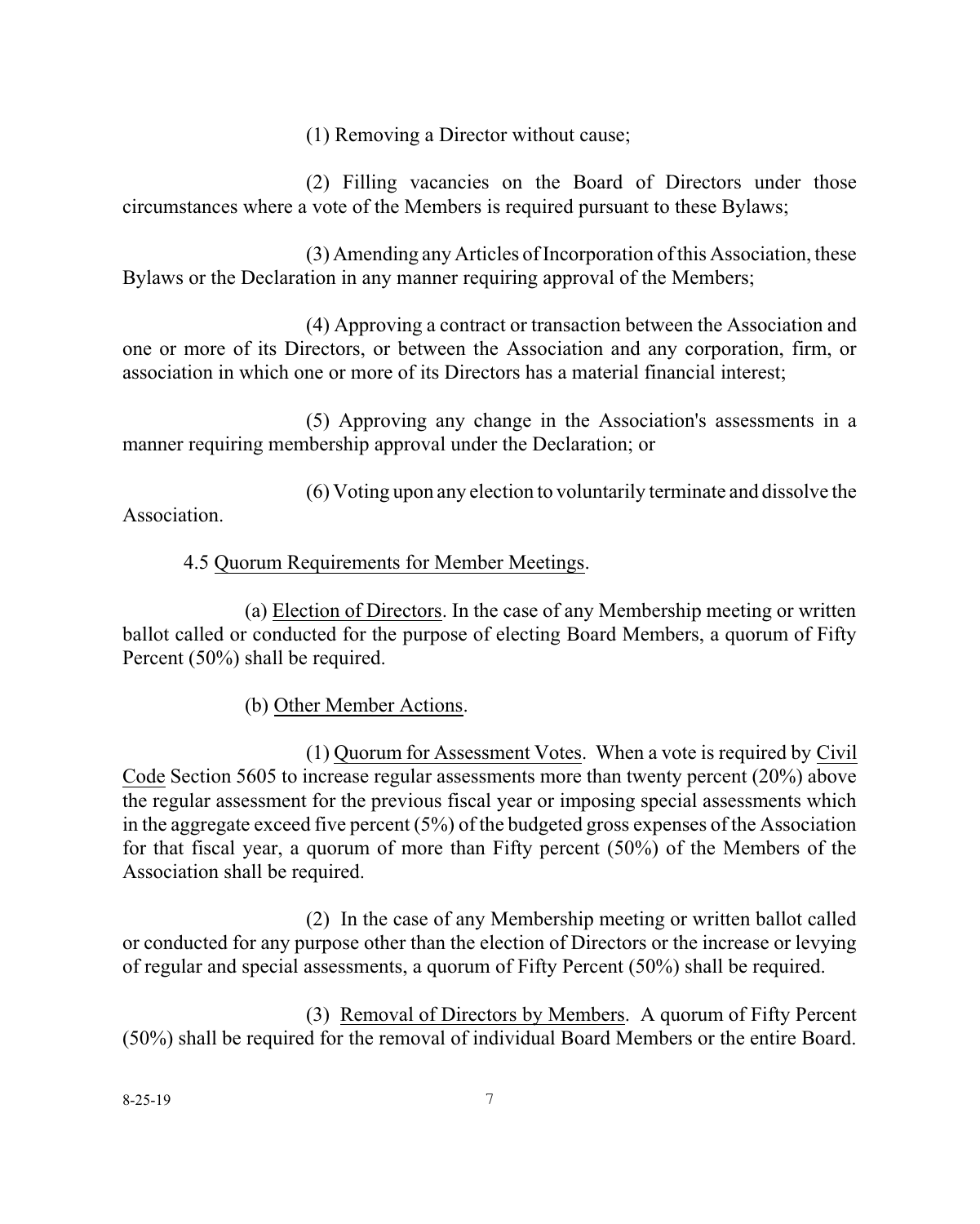#### 4.6 Adjourned Meeting.

(a) Adjournment Generally. Any Members' Meeting, Annual or Special, may be adjourned to another place and/or time (but not for more than 30 days) by the vote of the majority of Members present at the meeting. The reconvened meeting may take any action that might have been transacted at the original meeting.

(b) Notice Requirements for Adjourned Meetings. When a Members' meeting is adjourned to another time or place, notice by mail or personal delivery need not be given of the new meeting if the time and place are announced at the meeting at which the adjournment is taken and notice is posted in the Common Area.

(c) Reduced Quorum. Quorum for an adjourned meeting shall be Twenty Five Percent (25%).

#### 4.7 Record Dates for Member Notice; Voting and Giving Consents.

(a) Record Dates Established by the Board of Directors. For the purpose of determining which Members are entitled to receive notice of any meeting, vote, act by written ballot without a meeting, or exercise any rights in respect to any other lawful action, the Board of Directors may fix, in advance, a "record date" and only Members of record on the date so fixed, who are in good standing, are entitled to notice, to vote, or to take action by written ballot or otherwise, as the case may be. The record date established by the Board pursuant to this section shall be no more than 60 nor less than 30 days before the date of the meeting.

(b) Failure of Board to Fix a Record Date. If the Board, for any reason, fails to establish a record date, the record date for determining those Members entitled to vote at a meeting of Members shall be 5 days prior the Ballots being mailed to the Members.

#### **ARTICLE V BOARD OF DIRECTORS**

5.1 General Association Powers. Subject to the provisions of the California Nonprofit Mutual Benefit Corporation Law, the Davis-Stirling Common Interest Development Act (Civil Code sections 4000 - 6150) and any limitations in any of the Governing Documents relating to action required to be approved by the Members, the business and affairs of the Association shall be vested in and exercised by the Association's Board of Directors. Subject to the limitations expressed herein, the Board may delegate the management of the activities of the Association to any person or persons, management company, or committee, provided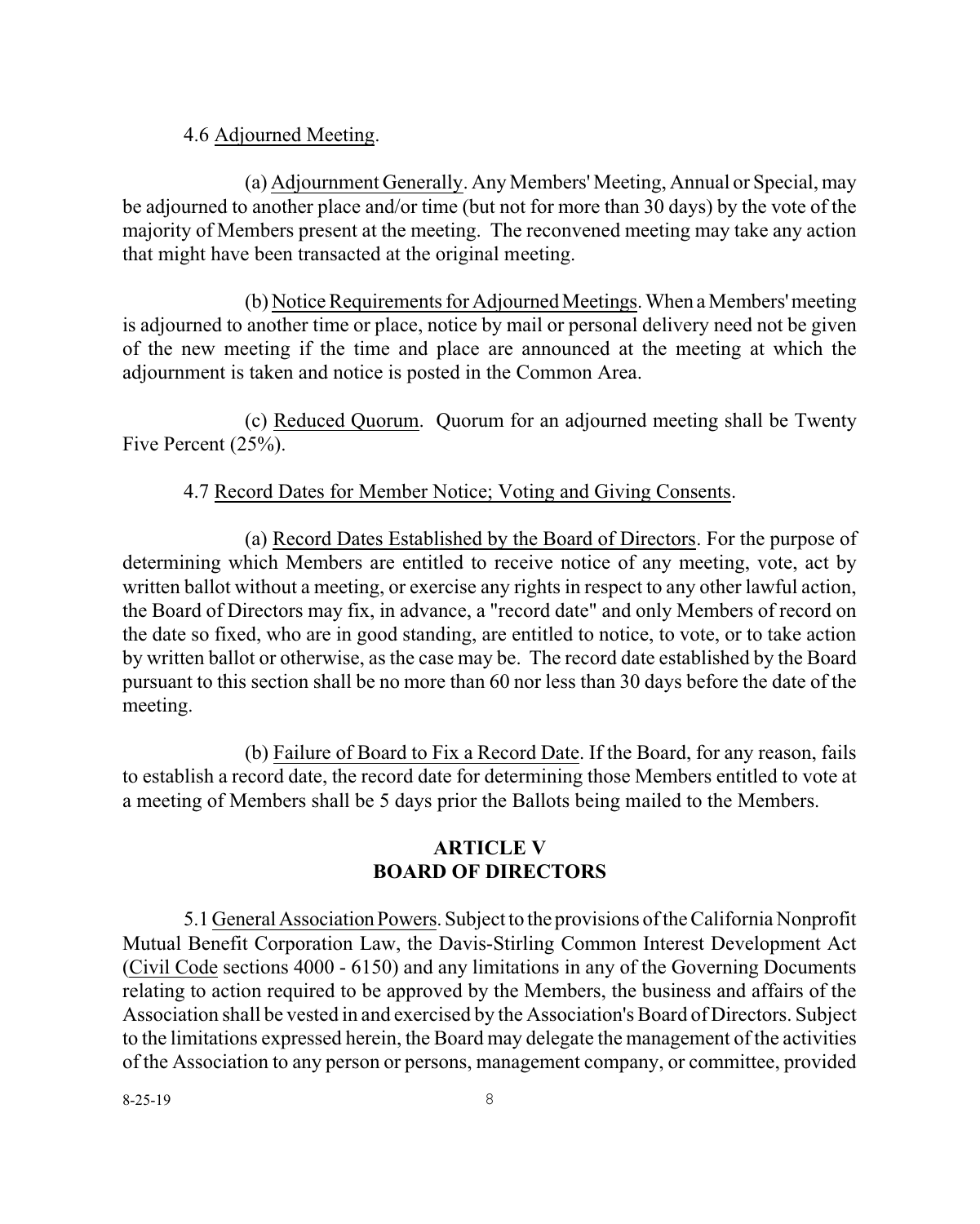that notwithstanding any such delegation the activities and affairs of the Association shall continue to be managed and all Association powers shall continue to be exercised under the ultimate direction of the Board.

5.2 Number and Qualification of Directors. The Board of Directors shall consist of FIVE (5) persons who shall be Resident Owners of Lots within the Property and whose Memberships are in good standing with all assessments current. Any Member who is delinquent in the payment of assessments, a party in a lawsuit with the Association as the opposing party, has a felony conviction, owes fines to the Association, or is in violation of the governing documents is not qualified to serve on the Board of Directors. Any candidate wishing to run for election to the Board may be subject to a background check to ensure the candidate meets the qualifications for serving on the Board. Should any Director become not qualified to serve during the Director's term, the Director may be removed from the Board by the remaining Directors. Only one Owner per Lot shall be eligible to serve on the Board at any time.

5.3 Term of Office. At the first Members' Meeting after the effective date of these BYLAWS, the Members shall elect a total of FIVE (5) Directors whomshall serve for a term of two (2) years. Thereafter, at each Members Meeting of the Association, the Members shall elect FIVE (5) Directors. All Directors shall hold office for two (2) years or until their respective successors are elected, subject to the provisions of the California Non-Profit Mutual Benefit Law and the provisions of these Restated BYLAWS.

5.4 Determination of Election Results and Succession to Office. The candidates receiving the highest number of votes, up to the number of Directors to be elected, shall be elected as Directors and shall take office following their election.

## 5.5 Vacancies on Board of Directors.

(a) Vacancies Generally. A vacancy or vacancies in the Board of Directors shall be deemed to exist on the occurrence of any of the following: (i) the death, resignation, or removal of a Director under paragraphs (c) and (d) below; (ii) an increase of the authorized number of Directors; or (iii) the failure of the Members, at any meeting of Members at which any Director or Directors are to be elected, to elect the number of Directors to be elected at such meeting.

(b) Resignation of Directors. Except as provided in this paragraph, any Director may resign, and such resignation shall be effective on giving written notice to the President, the Secretary, or the Board of Directors, unless the notice specifies a later time for the resignation to become effective. In the event that a member of the Board intends to sell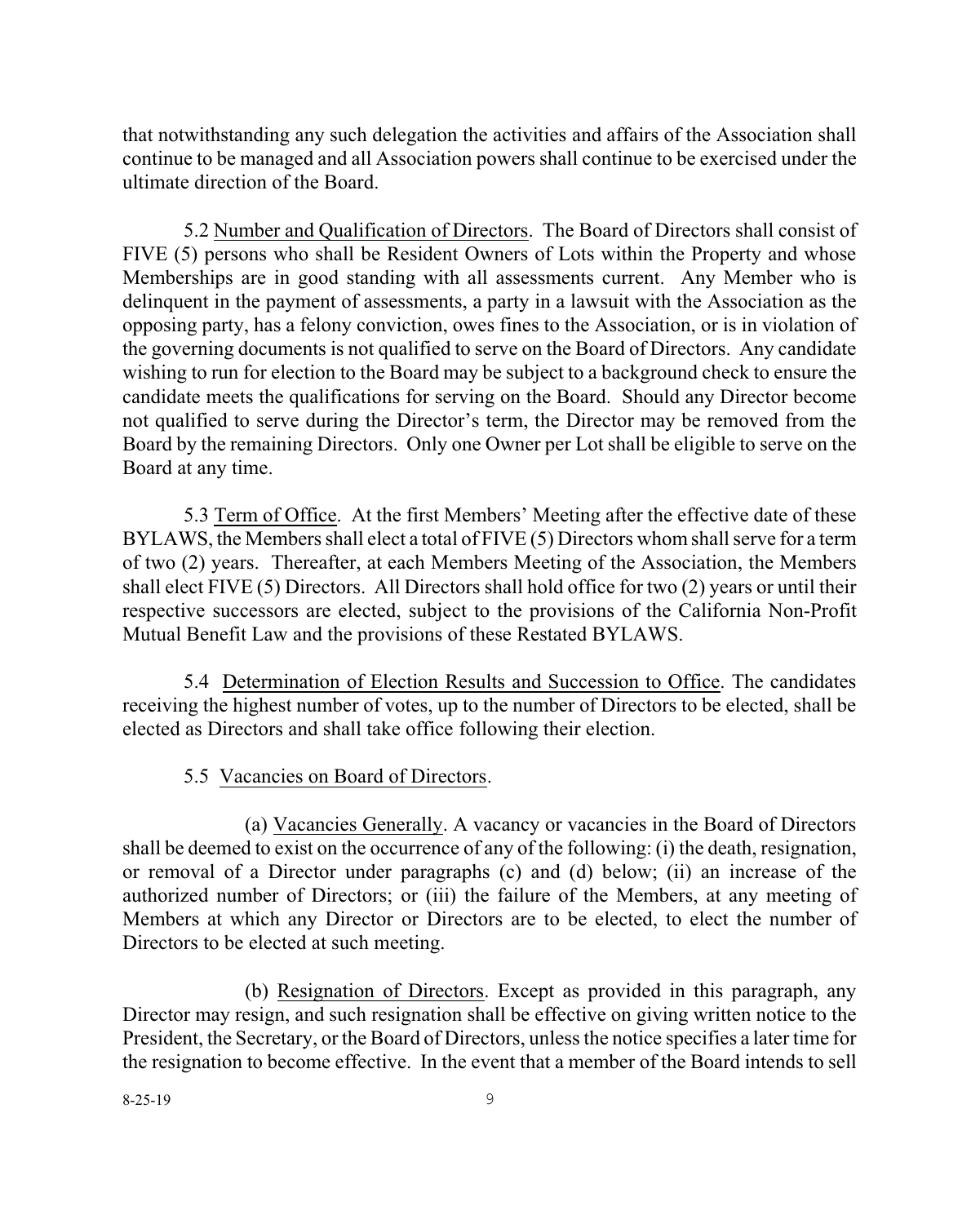his or her Lot, he or she shall resign, by giving written notice to the President, the Secretary or Board of Directors within five days of listing his or her Lot for sale.

(c) Authority of Board to Remove Directors. A majority of the Board of Directors shall have the power and authority to remove a Director and declare his or her office vacant if he or she (i) has been declared of unsound mind by a final order of court; (ii) has been convicted of a felony; (iii) has been found by a final order or judgment of any court to have breached any duty under Corporations Code sections 7233 - 7236 (relating to the standards of conduct of Directors); (iv) has missed four (4) consecutive Board Meetings in a year, unless the failure to attend is work-related, (v) is delinquent by more than 60 days in the payment of his/her assessments and other charges, (vi) sues the Association or the Board, (vii) is in violation of the governing documents, or (viii) upon close of escrow for the sale of his or her Lot to another.

(d) Removal of Directors by Members. Except as set forth in Section 5.5(c) above, only the Members may remove Directors from the Board. The number of votes required to remove a Director or the entire Board is a majority of all Members at a meeting at which a quorum is present.

(e) Filling Vacancies. Vacancies on the Board of Directors shall be filled by a majority vote of the remaining Directors though lessthan a quorum, or by a sole remaining Director unless the vacancy is created through removal of a Director, in which case the vacancy shall be filled by the affirmative vote of a majority of the Members represented in person or by Secret Ballot at a duly held meeting of the Members. The Members may elect a Director or Directors at any time to fill any vacancy or vacancies not filled by the Directors by an election at a duly held meeting of the Members. The Directors receiving the largest number of votes shall be deemed elected.

(f)Reduction in Number of Directors. No reduction ofthe authorized number of Directors shall have the effect of removing any Director before that Director's term of office expires.

## 5.6 Non-Liability of Directors and Officers and Indemnification.

(a) Indemnification by Association of Directors, Officers, Employees, and Other Agents. To the fullest extent permitted by law, the Association shall indemnify its Directors, Officers, employees, and other agents described in Corporations Code Section 7237, including persons formerly occupying any such positions, against all expenses, judgments, fines, settlements, and other amounts actually and reasonably incurred by them in connection with any "proceeding" as that term is used in that section and including an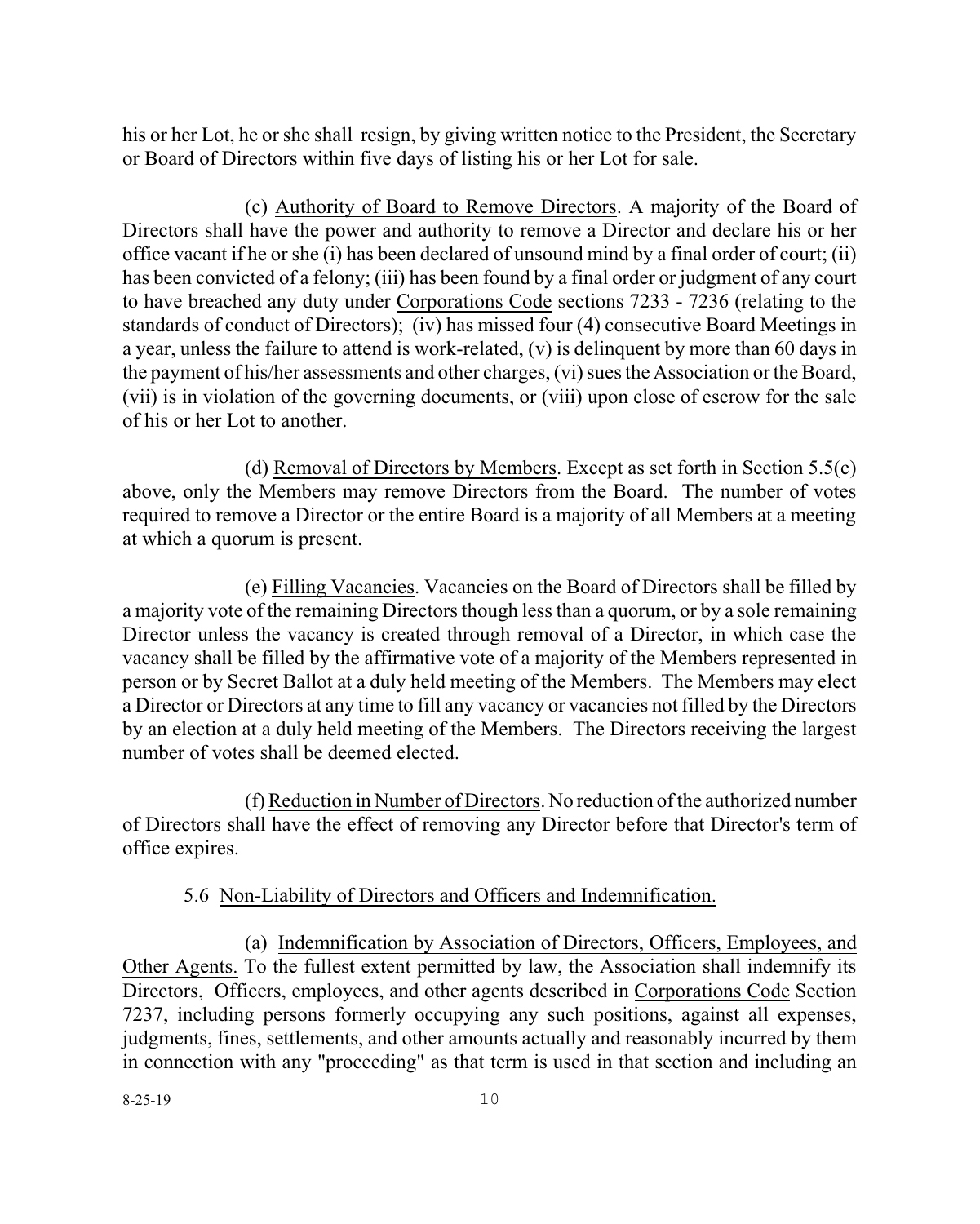action by or in the right of the Association, by reason of the fact that such person is or was a Director, Officer, employee or agent. "Expenses," as used in this section, shall have the same meaning as in Corporations Code section 7237(a).

(b) Approval of Indemnity by Association. On written request to the Board by any person seeking indemnification hereunder, the Board shall promptly determine in accordance with Corporations Code Section 7237(e), whether the applicable standard of conduct set forth in Corporations Code Section 7237(b) or section 7237(c) has been met, and if it has, the Board shall authorize indemnification. If the Board cannot authorize indemnification because the number of Directors who are parties to the proceeding with respect to which indemnification is sought prevents the formation of a quorum of Directors who are not parties to the proceeding, the Board shall promptly call a meeting of the Members. At that meeting, the Members shall determine under Corporations Code Section 7237(e) whether the applicable standard of conduct set forth in Corporations Code Section 7237(b) or Section 7237(c) has been met, and if it has, the Members present at the meeting in person or by proxy shall authorize indemnification.

(c) Advancement of Expenses. To the fullest extent permitted by law and except as is otherwise determined by the Board in a specific instance, expenses incurred by a Director, Officer, employee or agent seeking indemnification in defending any proceeding shall be advanced by the Association before final disposition of the proceeding. The Board may require the Director, Officer, employee or agent to post an undertaking by or on behalf of that person to ensure that the advance will be repaid unless it is ultimately determined that the person is entitled to be indemnified by the Association for those expenses.

(d) Insurance. The Board shall have the power to purchase and maintain insurance on behalf of its Directors, Officers, employees, and agents against other liability asserted against or incurred by any Director, Officer, employee or agent in such capacity or arising out of the Director's, Officer's, employee's or agent's status as such.

### **ARTICLE VI BOARD MEETINGS**

6.1 Place of Meetings. Regular and special meetings of the Board of Directors may be held at any place within the Property or such other place that has been designated from time to time by resolution of the Board and stated in the notice of the meeting.

6.2 Types of Meetings.

(a) Annual Meeting of Directors. Immediately following each annual meeting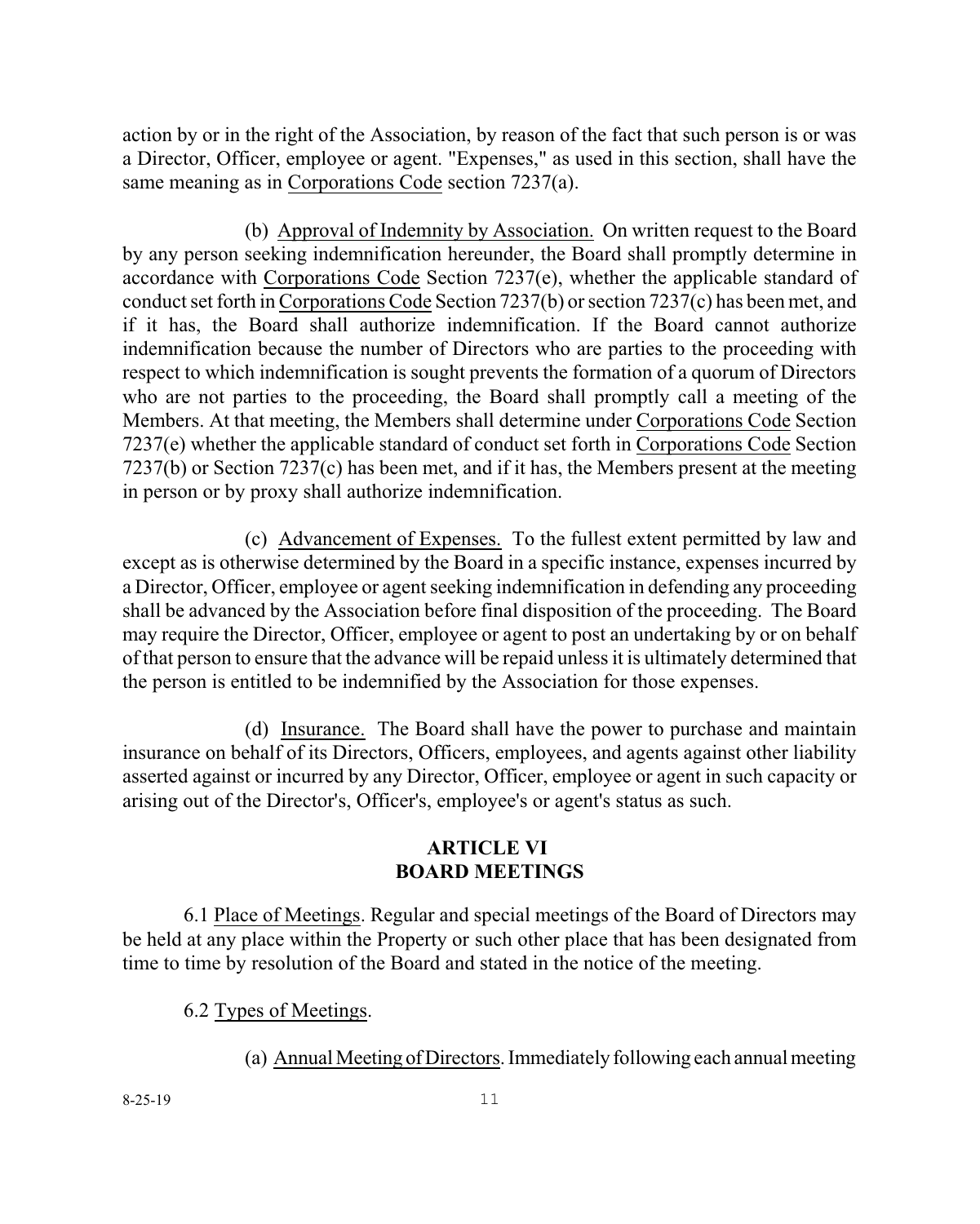of Members, the Board of Directors shall hold a regular meeting for the purposes of organization, election of officers, and the transaction of other business.

(b) Regular Meetings. Regular meetings of the Board shall be held at least every other month. Additional Meetings, as necessary, may from time to time be fixed by the Board of Directors and communicated to the Board Members and Members.

(c) Special Meetings. Special Meetings of the Board of Directors may be called for any purpose at any time by the President or any two Directors.

(d) Executive Sessions. The Board may meet solely in Executive Session. The Board, on the affirmative vote of a majority of the Directors present at a meeting at which a quorum is present, shall be entitled to adjourn from an Open Session at any time for purposes of reconvening in executive session to consider: (i) litigation in which the Association is or may become a party; (ii) matters relating to the formation of contracts with third parties; (iii) Member discipline; (iv) personnel matters; or (v) to meet with a Member, at the Member's request to discuss the Member's payment of assessments. The Board must meet in executive session if requested by a Member who may be subject to a fine, penalty, or other form of discipline and the Member who is the subject of the disciplinary proceeding shall be entitled to attend the executive session. Any matter discussed in executive session shall be generally noted in the minutes of the Board meeting, taking into consideration the need to maintain confidentiality.

(e) Emergency Meetings. An emergency meeting of the Board may be called by the President of the Association or by any two Members of the Board other than the President, if there are circumstances that could not have been reasonably foreseen which require immediate attention and possible action by the Board, and which of necessity make it impracticable to provide notice.

## 6.3 Amount of Notice.

(a) Regular and Special Meetings. Notice of the time and place ofregular and special meetings of the Board shall be given to each Director and the Members at least four (4) days' in advance of the meeting by one of the following methods: (A) by personal delivery of written notice, or (B) by posting by the mailboxes, or (C) by electronic transmission if a Board Member consents. All such notices shall be given or sent to the Director's address as shown on the records of the Association or e-mail address if provided by the Director.

(b) Executive Session. The Board may meet solely in Executive Session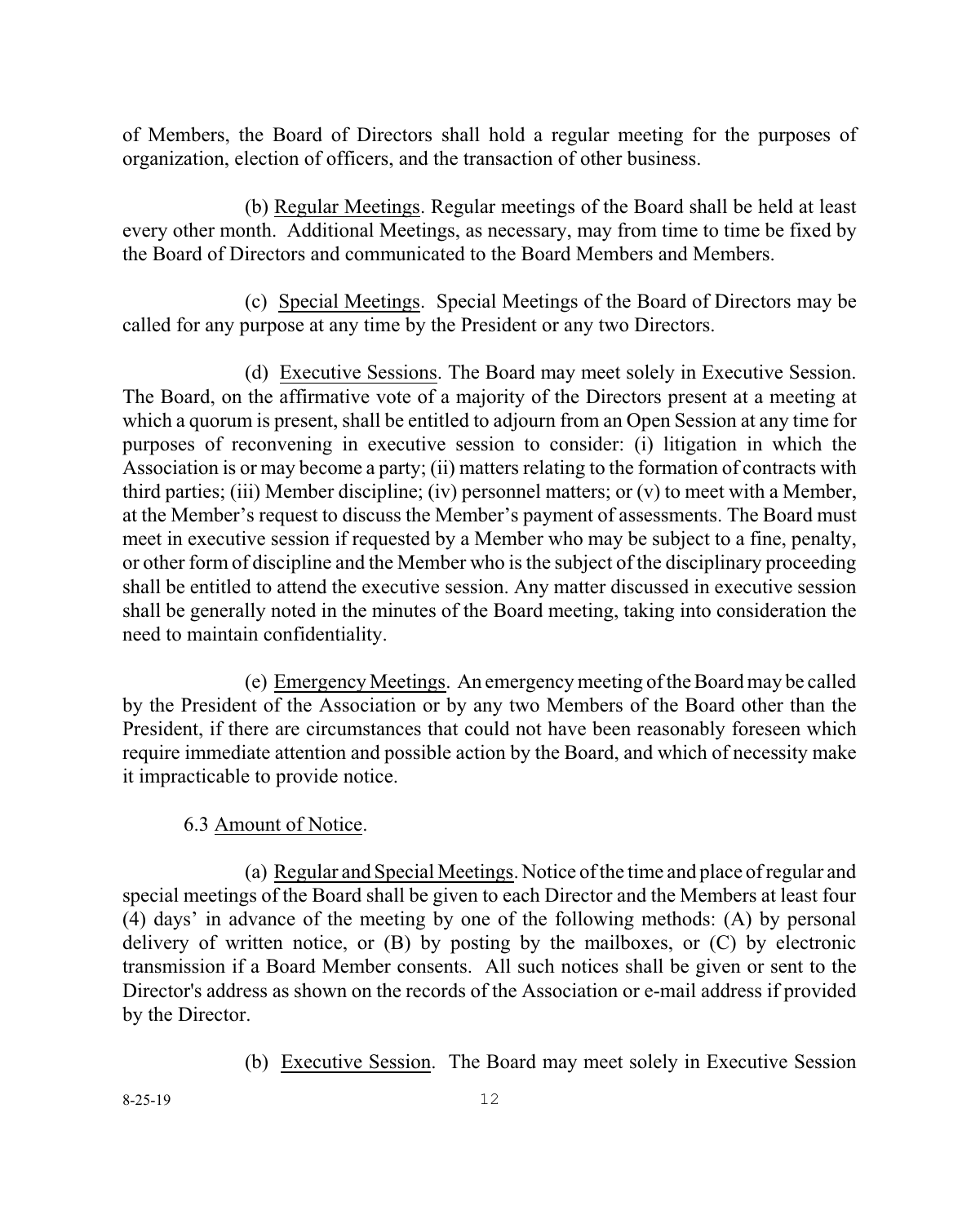upon two (2) days notice to the Directors and Members.

(c) Emergency Meetings. If the meeting meets the requirements of Section 6.2(e) above, no notice is required.

6.4 Notice Contents. The notice shall state the time, place, and purpose of the meeting and shall include the Agenda for the meeting.

# 6.5 Action Without A Meeting.

(a) Not Permissible. No action shall be taken by the Board of Directors outside of a meeting nor shall the Board conduct a meeting via a series of e-mails.

(b) Exception for Emergency Meetings. Electronic transmissions may be used as a method of conducting an emergency meeting if all Board Members consent in writing, including by electronic transmission, to do so. The written consents shall be filed with the Minutes for the meeting.

6.6 Conduct of Meetings.

(a) Physical Meeting. A meeting is a congregation of a majority of Directors, at the same time and place, to hear, discuss, or deliberate upon any item of business that is within the authority of the Board.

(b) Teleconference. The Board may meet in a teleconference during which a majority of the Board, in different locations, are connected by electronic means through audio or video or both. A teleconference meeting shall be conducted so as to comply with the requirements of the law as to Open Meetings. Except for a meeting that will be held solely in executive session, the notice of the teleconference meeting shall identify at least one physical location so that Members may attend and at least one Board Member shall be present at that location. Participation by Board Members in a teleconference shall constitute presence at the meeting if all Board Members and Members can hear one another speaking on matters before the Board.

# 6.7 Agenda for Board Meetings.

(a) Action Items Must Be On Agenda. The Board may not discuss nor take action on any item unless the item was placed on the Agenda included in the Notice of the meeting.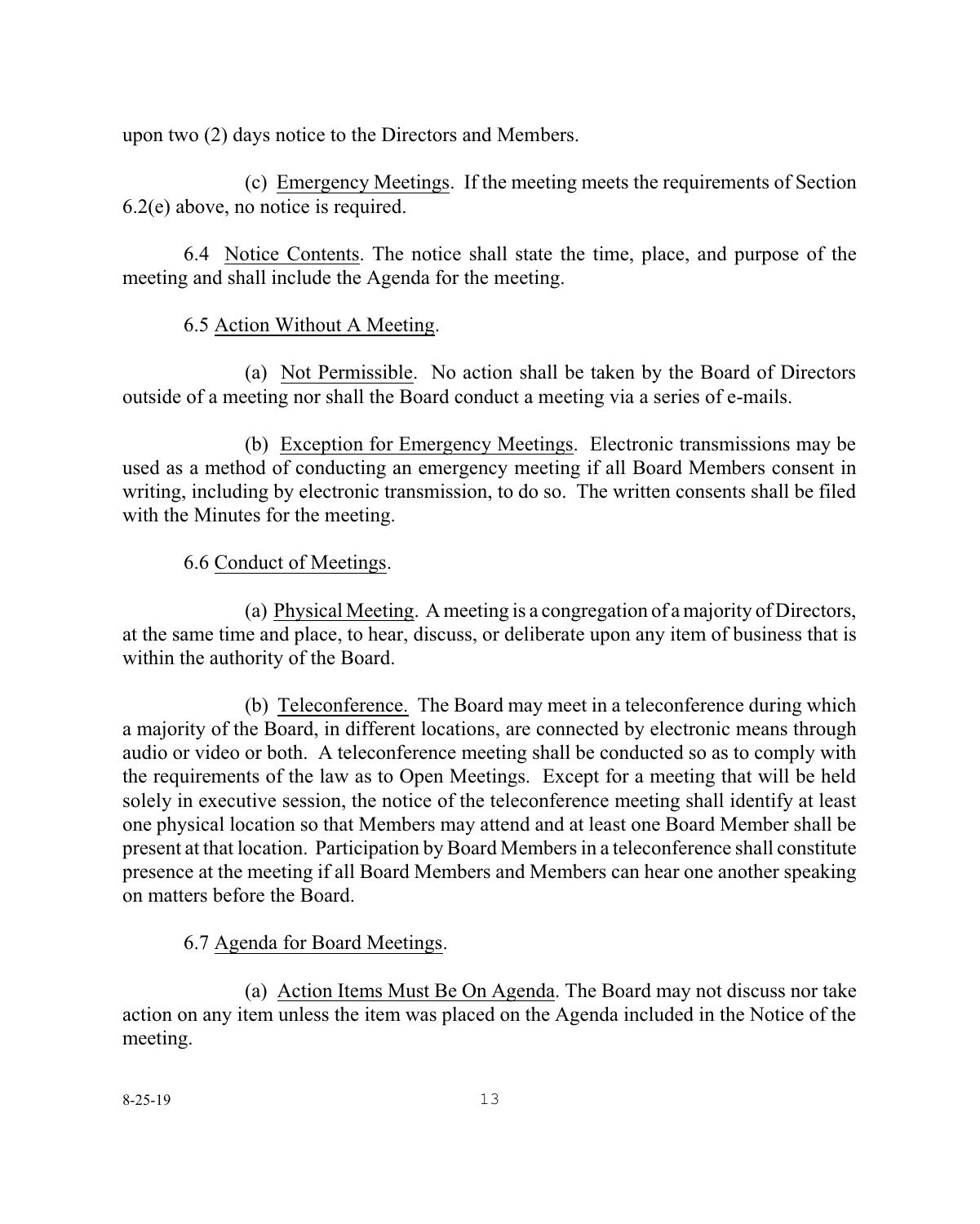(b) Exceptions. A Board Member, managing agent, employee, or other agent of the Board may do the following:

(1) Statements or Questions by Members in Open Forum. Make a brief response to a statement or question posed by a Member is permitted.

(2) Brief Announcements. The Board may ask a question for clarification, make a brief announcement or make a brief report on his or her activities.

(3) Provide Factual Information. The Board may provide a reference to or other resource for factual information to its managing agent, other agent or employees.

(4) Request Managing Agents to Report. The Board may request a managing agent, other agent, or employees to report back to the Board at the next meeting or take action to direct a managing agent, other agent, or employee to place a matter of business on a future agenda.

(5) Administrative Tasks. The Board can direct its managing agent, other agents or employee to perform administrative tasks in connection with an agenda item.

(6) Emergency. If a majority of the Board determine that an emergency exists because there are circumstances that could not have been reasonably foreseen by the Board that require immediate attention and possible action by the Board and that, of necessity, make it impossible to provide notice or include the item in the Agenda, the Board may take action on an item not on the Agenda.

(7) Vote of 2/3 of Members. Upon a determination made by the Board by a vote of 2/3 of the Members present or by unanimous vote of the Members present, if less than 2/3, that there is a need to take immediate action and that the need for action came to the attention of the Board after the agenda was posted and distributed.

(8) Prior Agenda Item. The Board may take action on an item not on the Agenda if the item appeared on an Agenda that was posted and distributed for a prior meeting that occurred no more than 30 days before the date that action is taken on the item and action on the item was continued to the meeting at which action is taken.

## 6.8 Attendance by Members.

(a) Meetings Generally Open to Members. With the exception of executive sessions of the Board, any Member of the Association may attend meetings of the Board of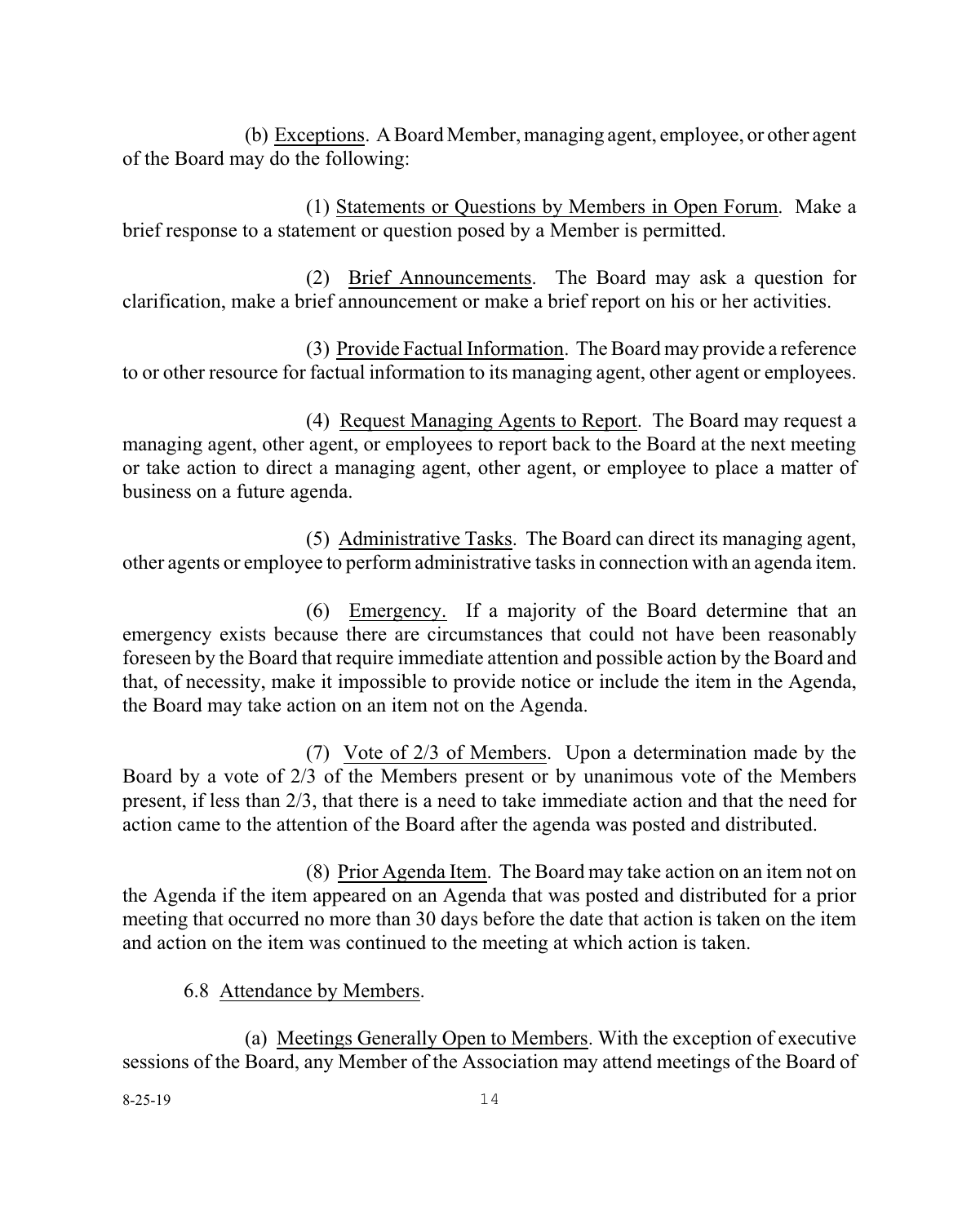Directors. Members may speak at any Board meeting at a time to be determined by the Board and subject to a reasonable limit of time established by the Board.

(b) BoardMeeting Minutes. The minutes, minutes proposed for adoption that are marked to indicate draft status, or a summary of the minutes, of any meeting of the Board of Directors, other than minutes of an executive session, shall be available to the Members within 30 days following the meeting. The minutes, proposed minutes, or summary of the minutes shall be distributed to any Member on request and on reimbursement of the Association's costs of making that distribution. Members shall be notified in writing at the time that the pro forma budget is distributed, or at the time of any general mailing to the entire Membership, of the Members' right to have copies of the minutes of any Board meeting and how and where those minutes may be obtained.

6.9 Quorum. Amajority of the Directors shall constitute a quorumfor the transaction of business, except to adjourn. Every act or decision done or made by a majority of the Directors present at a meeting duly held at which a quorum is present shall be regarded as the act of the Board of Directors. A meeting at which a quorum is initially present may continue to transact business, notwithstanding the withdrawal of enough Directors to constitute less than a quorum, if any action taken is approved by at least a majority of the required quorum for that meeting, or such greater number as isrequired by these Bylaws, by the Articles, or by law.

6.10 Adjournment. A majority of the Directors present, whether or not constituting a quorum, may adjourn any meeting to another time and place. If the meeting is adjourned for more than 24 hours, notice of adjournment to any other time or place shall be given prior to the time of the adjourned meeting to the Directors who are not present at the time of the adjournment and to the Members.

6.11 Compensation. Directors, Officers, and Members of Committees shall not be entitled to compensation for their services, although they may be reimbursed forsuch actual expenses as may be determined by resolution of the Board of Directors to be just and reasonable.

## **ARTICLE VII DUTIES AND POWERS OF THE BOARD**

7.1 Specific Powers. Without prejudice to the general powers of the Board of Directors set forth in the Declaration, the Directors shall have the power to:

(a) Exercise all powers vested in the Board under the Governing Documents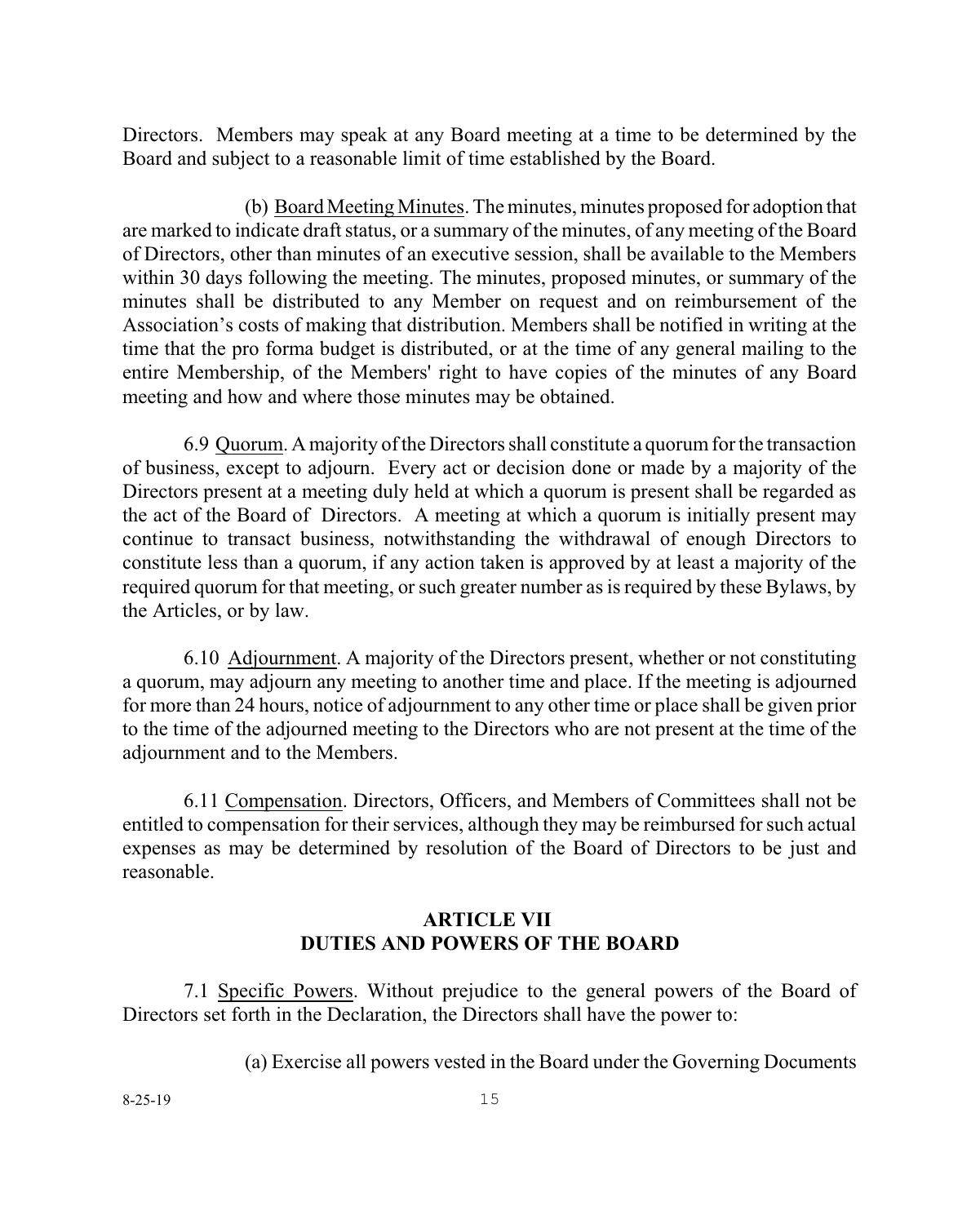and under the laws of the State of California.

(b) Appoint and remove all Officers of the Association;

(c) Hire and fire any Manager of the Association and prescribe any powers and duties for such Manager that are consistent with law, the Articles of Incorporation, and these Bylaws; and fix their compensation.

(d) Hire and fire such other persons, including managers, attorneys and accountants, security personnel, and other employees as it sees fit to assist in the operation of the Association, and to fix their duties and to establish their compensation. The Board shall be required to obtain three references and two quotes for any person or firm hired.

(e) Adopt and establish Rules and Regulations subject to the provisions of the Declaration and Civil Code Section 4340, et seq., governing the use of the Common Areas, the Exclusive Use Common Areas, the Common Facilities and roads within the Properties, and the personal conduct of the Members and their guests thereon, and such other topics as the Board deems desirable for the proper operation of the Property, and take such steps as it deems necessary for the enforcement of such Rules and Regulations, including but not limited to the imposition of monetary penalties and/or the suspension of voting rights and the right to use any Common Areas or Common Facilities; provided notice and a hearing are provided prior to the disciplinary measure being imposed.

(f) Enforce all applicable provisions of the Governing Documents relating to the control, management, and use of the Lots within the Property and the Common Areas, Exclusive Use Common Areas, and Common Facilities, and the driveways within the Property.

(g) Contract for and pay premiums for fire, casualty, liability, and other insurance and bonds (including indemnity bonds) that may be required from time to time by the Association.

(h) Contract for and pay for maintenance, landscaping, utilities, materials, supplies, labor, and services that may be required from time to time in relation to the Common Areas and other portions of the Property which the Association is obligated to maintain.

(i) Pay all taxes, special assessments and other assessments, and charges that are or would become a lien on any portion of the Common Areas.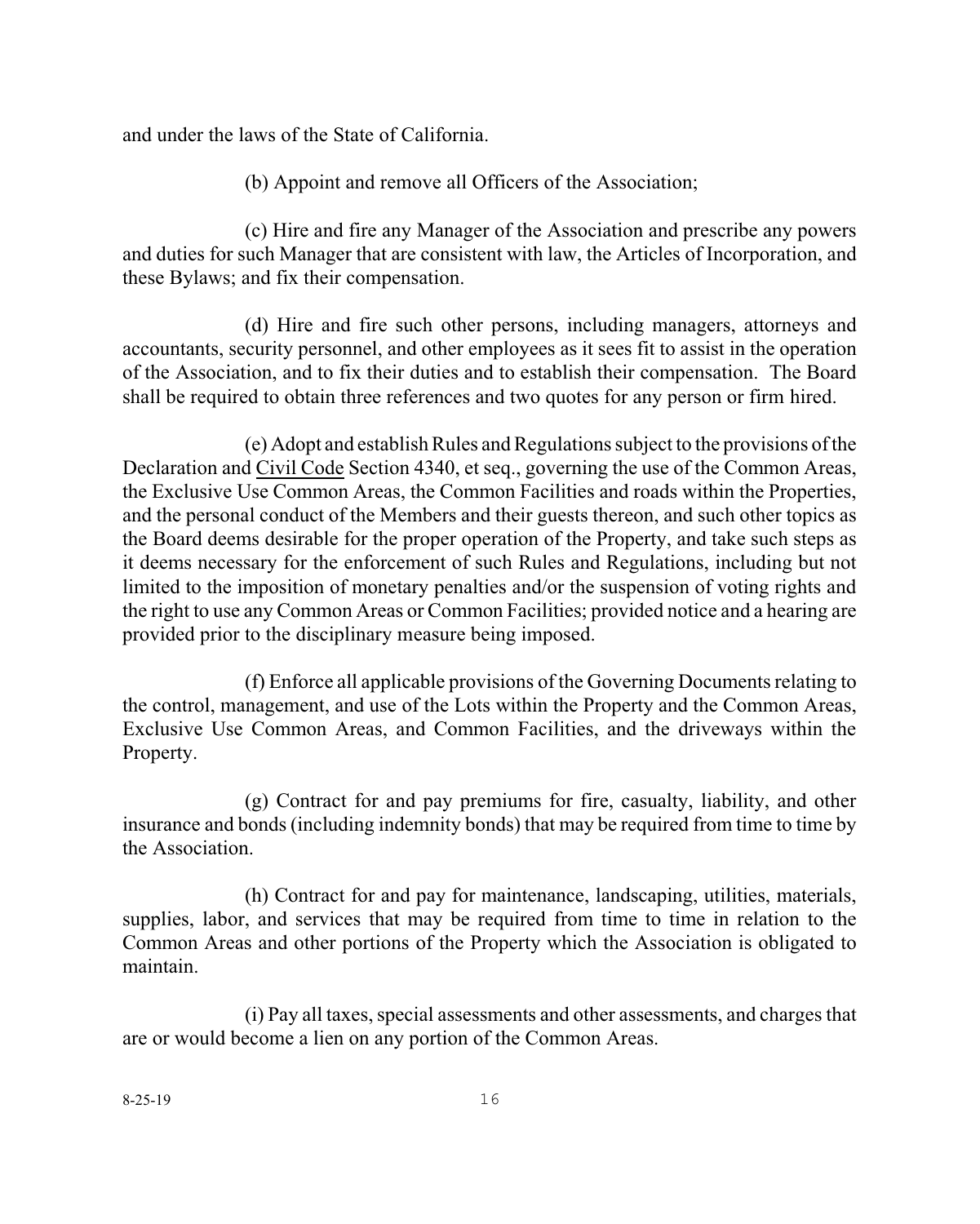(j) Contract for and pay for construction or reconstruction of any portion or portions of the Common Area and Common Facilities that have been damaged or destroyed and that are to be rebuilt by the Association.

(k) Delegate its duties and powers hereunder to the Officers of the Association or to committees established by the Board.

(l) Levy and collect Assessments from the Members of the Association in accordance with the Declaration and establish and collect reasonable use charges for any or all of the recreational Common Facilities as the Board may deemnecessary or desirable from time to time for the purpose of equitably allocating among the users the cost of maintenance and operation thereof.

(m) Request from the Members information for all persons who reside in their Lot who are not owners and their family Members including, but not limited to, copies of leases, the identity of and contact information such as e-mail addresses and telephone numbers at home, work and cell phone, automobile information, including the make, model, and year of the residents' automobiles, and emergency information as deemed necessary by the Board.

(n) Perform all acts required of the Board under the Declaration.

(o) Prepare budgets, financial reports and maintain a full set of books and records showing the financial condition of the affairs of the Association in a manner consistent with generally accepted accounting principles.

(p) Appoint such other committees as it deems necessary from time to time in connection with the affairs of the Association.

(q) Fill vacancies on the Board of Directors or on any committee and Officers, except a vacancy created by the removal of a Board Member by the Members.

(r) Open bank accounts on behalf of the Association by corporate resolution and designate the signatories to such bank accounts, who shall be Directors of the Association.

(s) Bring and defend actions on behalf of the Association to protect the interests of the Members or the Association, as such, as long as the action is pertinent to the operations of the Association, and assess the Members for the cost of such litigation.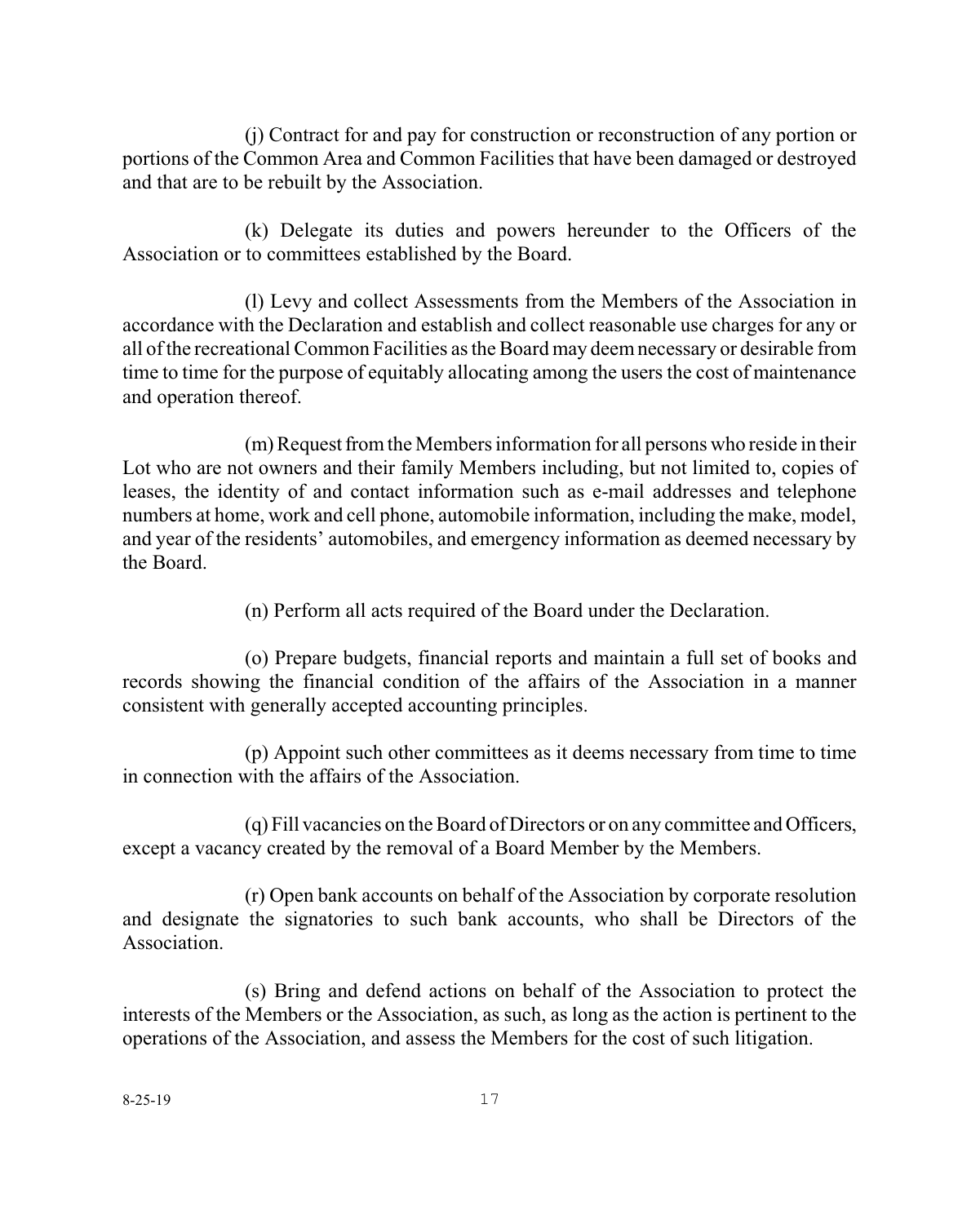(t) Enter Lots as necessary, subject to reasonable notice, in connection with construction, maintenance, or emergency repairs for the benefit of the Common Areas, Common Facilities or the Owners in common.

(u) Enter into leases or licenses for the rental of portions of the Common Area, including the pool, for exercise, day care, or other activities of benefit to the Members and residents of the Association, as long as such activity does not impact the Association's non-profit corporation designation, does not grant long-term exclusive use of the Common Facility to any Member or Members, and does not subject the Association to liability.

(v)EstablishCommon Area facilitiesof benefitto the Members and residents, subject to approval by the Members as may be required to fund such purpose pursuant to Section 7.2(b) below or State law.

(w) Borrow money on behalf of the Association with approval of Fifty One Percent (51%) of the Members.

7.2 Limitations on Powers. Without the vote or written assent of a majority of the voting power of the Members, the Board of Directors shall not take any of the following actions:

(a) Enter into a contract for the furnishing of goods or services to the Common Area or the Association for a term longer than one year unless the contract may be terminated by the Association upon thirty (30) days' notice with or without cause. Even if the contract may be terminated upon thirty (30) days' notice, none of the following contracts may exceed the stated term: (i) public utility contracts, provided that the term of the contract may not exceed the shortest term for which the supplier will contract at the regulated rate; (ii) prepaid casualty or liability insurance policies not to exceed three years' duration, provided that the policies provide for short-rate cancellation by the insured; (iii) agreements for cable television services and equipment or satellite dish television services and equipment not to exceed five (5) years' duration; and (iv) agreements for sale or lease of burglar alarm and fire alarm equipment, installation and services not to exceed five (5) years' duration.

(b) Incur aggregate expenditures for capital improvements to the Common Areas in any fiscal year in excess of five percent  $(5\%)$  of the budgeted gross expenses of the Association for that fiscal year, provided, however, that this limitation shall not apply to the expenditure of any funds accumulated in a reserve fund for capital replacement or new capital improvements so long as the expenditure is for the purpose for which the fund was established.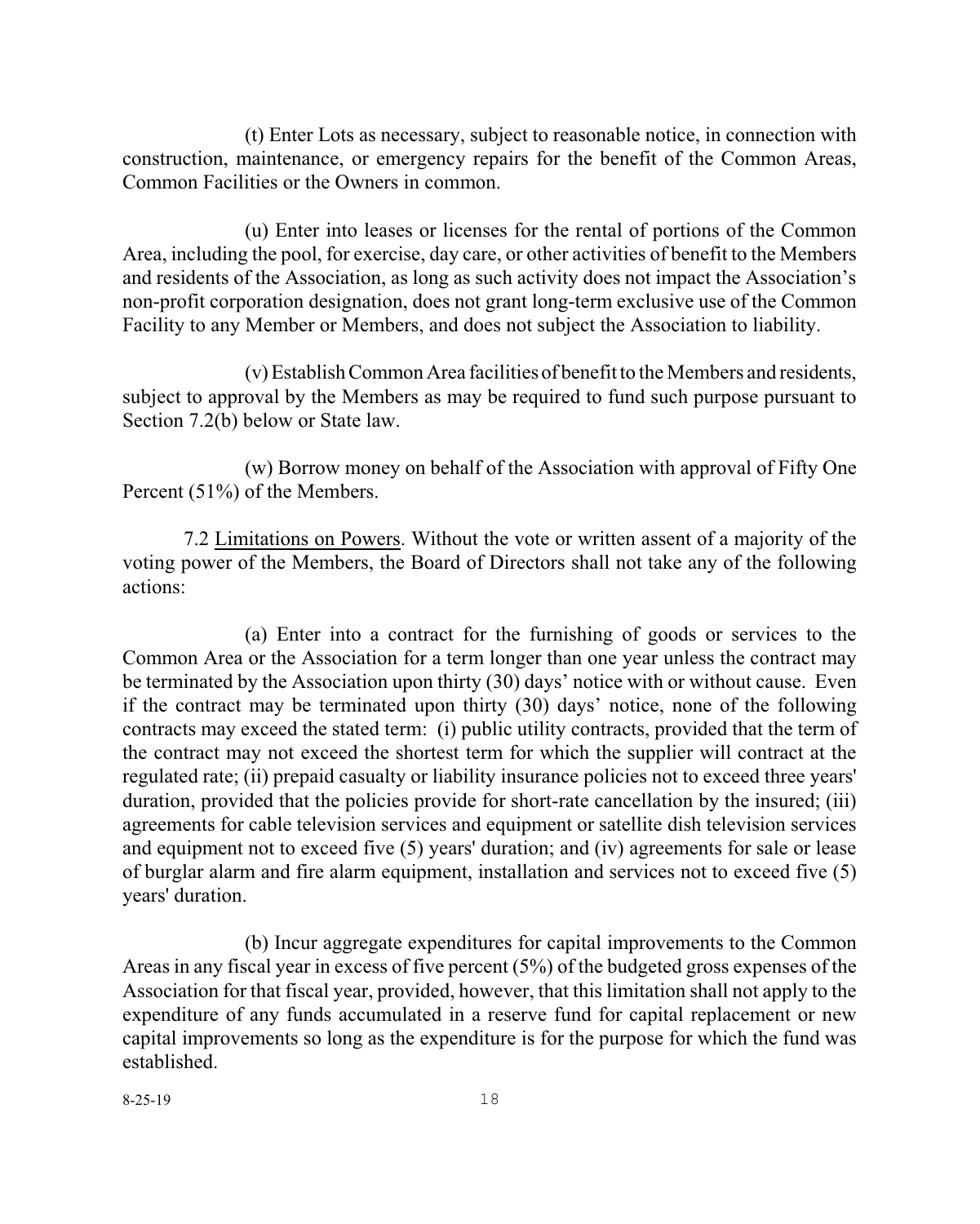(c) Sell during any fiscal year property of the Association having an aggregate fair market value greater than five percent (5%) of the budgeted gross expenses of the Association for that year; provided, however, that this limitation shall not apply to the sale or other disposition of Lots acquired by the Association in foreclosure proceedings.

(d) Fill any vacancy on the Board of Directors created by the removal of a Director by the Members.

(e) Any action to impose a special assessment or to increase the regular assessment under circumstances requiring Member approval.

(f) Any action to amend these Bylaws, any Articles of Incorporation or the Declaration, except as provided by law.

(g) Grant exclusive use of a portion of the Common Area.

(h) Court actionsto enforce the governing documents, the Davis-Stirling Act, or the non-profit mutual benefit corporation portion of the Corporations Code, may only be initiated on behalf of the Association as follows:

(1) Upon approval of the Board;

(2) Prior to filing suit, the Board or any Owner must attempt to comply with the pre-litigation alternative dispute resolution procedures set forth in Civil Code Sections 5900, et seq. (Internal Dispute Resolution) and 5925, et seq. (Alternate Dispute Resolution), unless the suit is for non-payment of assessments, is a small claims action, involves an immediate threat to safety of residents orthe Property, the Board requires entry to perform its maintenance and repair responsibility, or is for damages without injunctive relief, writ relief or declaratory relief requested.

7.3 Notice and Hearing Procedures.

(a) Actions prior to hearing. Any officer, Member of the Board, or agent of the ASSOCIATION, including a property manager, has the authority to informally request, orally or in writing, that an Owner bring himself/herself into compliance with the Governing Documents.

(b) Written Complaint. If the actions described above prove unsuccessful, a written complaint by any officer or Member of the BOARD, or by the property manager containing a written statement of all allegations of non-compliance shall be served on the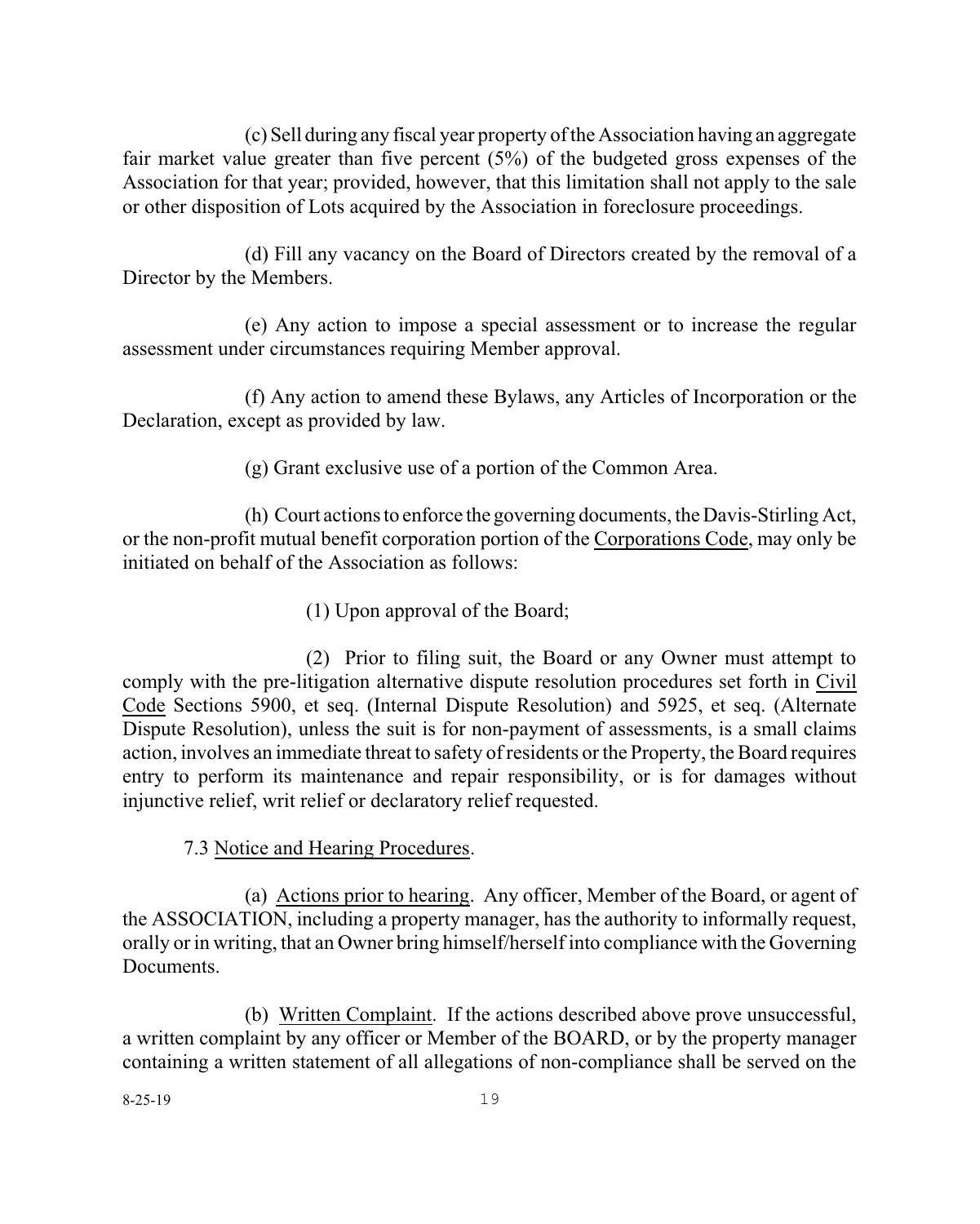Owner, along with notice of a hearing by any of the following means: (1) personal delivery or (2) by registered or certified mail, return receipt requested, and addressed to the Owner, at the address appearing on the books of the ASSOCIATION. Service by mailing shall be deemed delivered and effective two (2) days after such mailing in a regular depository of the Loted States mail.

(c) Notice of Hearing. Along with service of the complaint, the BOARD or property manager shall notify the Owner by personal delivery or first-class mail at least ten (10) days prior to the hearing. The notice to the Owner shall be substantially in the following form but may include other information:

> "You are hereby notified that a hearing will be held in executive session before the BOARD at on the day of , 20, at the hour of , upon the charges made in the complaint served upon you. You may but need not be present at the hearing, may but need not be represented by counsel, may present any relevant evidence and you will be given full opportLoty to cross-examine all witnesses testifying against you. You are entitled to compel the attendance of witnesses and the production of books, documents or other items by applying to the BOARD."

 If any of the parties can, within twenty-four hours, show good cause as to why they cannot attend the hearing on the set date and indicate times and dates on which they would be available, the BOARD may reset the time and date of hearing and promptly deliver notice of the new hearing date.

(d) Notice of Defense. The Owner may respond to the Complaint in writing or attend the hearing to present a defense.

(e) Hearing.

(1) Each party shall have these rights: to call and examine witnesses; to introduce exhibits; to cross-examine opposing witnesses; and to rebut the evidence against him. Even if the Owner does not testify in his own behalf he may be called and examined as if under cross-examination.

(2) The hearing need not be conducted according to technical rules relating to evidence and witnesses. Generally, any relevant evidence shall be admitted if it is the sort of evidence on which responsible persons are accustomed to rely in the conduct of serious affairs, regardless of the existence of any common law or statutory rule which might make improper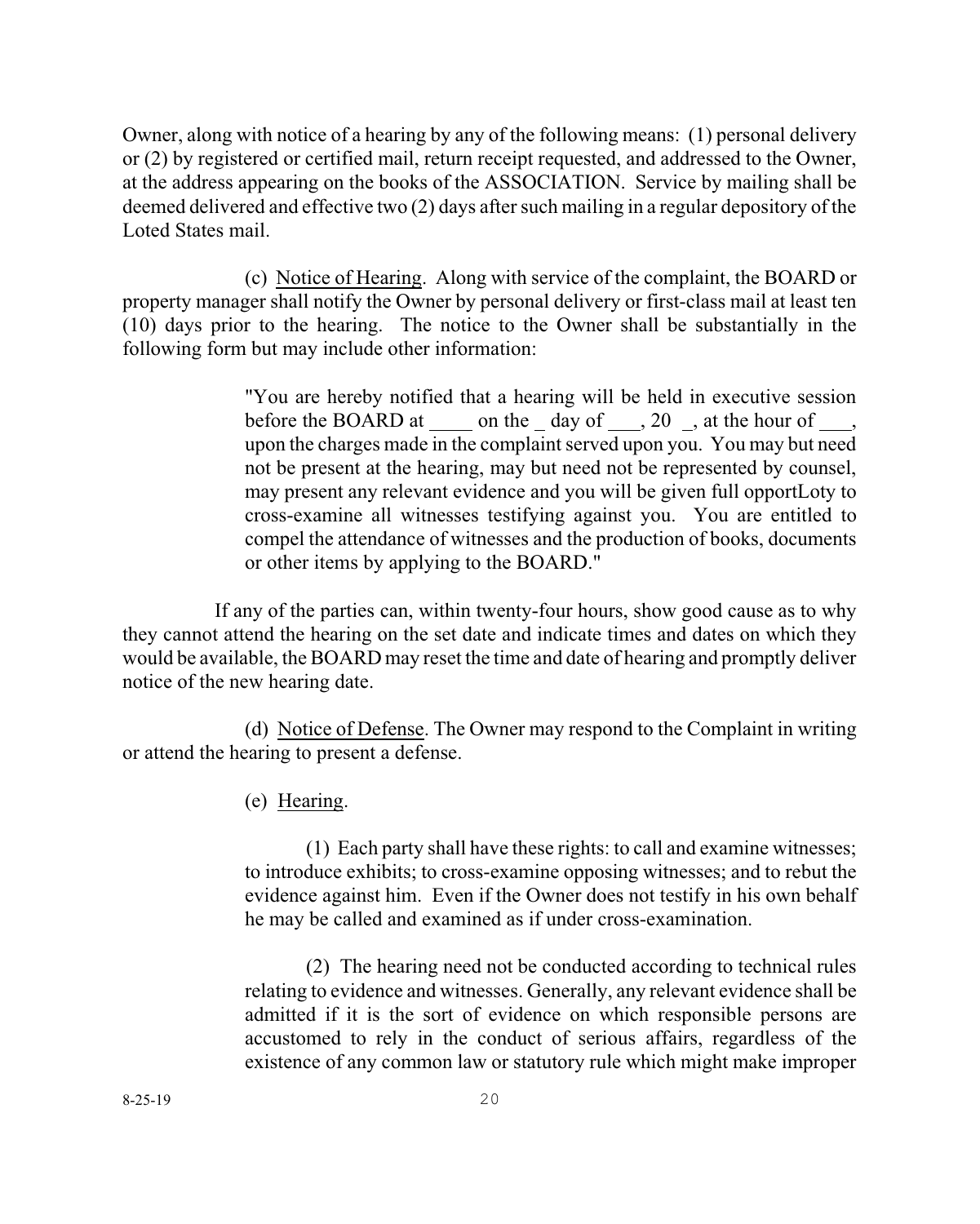the admission of such evidence over objection in civil actions. Hearsay evidence shall not be sufficient in itself to support a finding.

(3) The accusing party must appear at the hearing for purposes of examination. The hearing shall be conducted in executive session.

(f) Decision. After all testimony and documentary evidence has been presented to the BOARD, the BOARD shall vote upon the matter, with a majority of the entire BOARD controlling. The Board shall notify the Owner of its decision by personal delivery or by first-class mail within fifteen (15) days of the decision. There is no right of appeal.

## **ARTICLE VIII OFFICERS**

8.1 Officers. The Officers of the Association shall be a President, a Vice President, a Secretary and a Chief Financial Officer or Treasurer. The Association may also have, at the discretion of the Board, one or more Assistant Secretaries, one or more Assistant Treasurers, and such other officers as may be appointed. One person may hold two or more offices, except that the Secretary may not serve concurrently as President, unless there is only one Director.

8.2 Election of Officers. Except as otherwise provided herein, the Officers of the Association shall be chosen annually by majority vote of the Board at its first regular meeting following the Annual Meeting of the Members orthe election of Directors, and each shall hold his or her office until he or she shall resign or shall be removed or otherwise disqualified to serve, or his or her successor shall be elected and qualified.

8.3 Removal of Officers. Any Officer may be removed by the Board with or without cause, at any regular or special meeting of the Board.

8.4 Resignation of Officers. Any Officer may resign at any time by giving written notice to the Board, or to the President, or to the Secretary. Any such resignation shall take effect on the date of receipt of such notice or at any later time specified therein, and unless otherwise specified therein, acceptance of such resignation shall not be necessary to make it effective.

8.5 Vacancies. A vacancy in any office because of death, resignation, removal, disqualification, or any other cause shall be filled by a majority of the Board of Directors.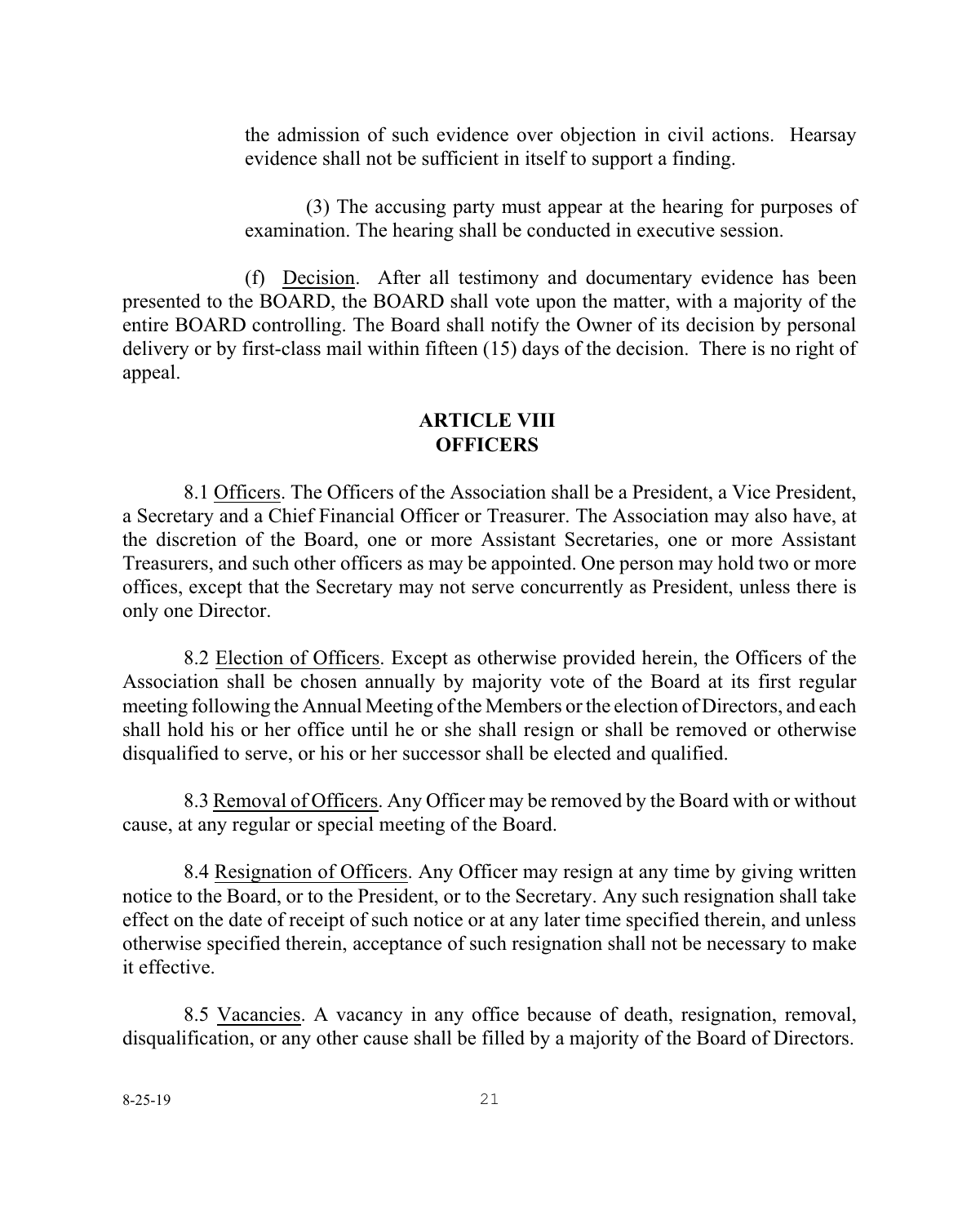8.6 President. The President shall be elected by the Board from among the Directors. He or she shall be the Chief Executive Officer of the Association and shall, subject to the control of the Board, have general supervision, direction and control of the affairs and Officers of the Association. He or she shall preside at all meetings of the Board, and shall have the general power and duties of management usually vested in the office of President of a corporation, together with such other powers and duties as may be prescribed by the Board or the Bylaws.

8.7 Vice Presidents. The Vice Presidents shall be elected by the Board from among the Directors. In the absence or disability of the President, the First Vice President, or the Second Vice President, if the First Vice President is unable to serve, shall perform all the duties of the President and when so acting shall have all the powers of, and be subject to all the restrictions upon, the President. He or she shall have such other powers and performsuch other duties as from time to time may be prescribed by the Board or the Bylaws.

8.8 Secretary. The Secretary shall be elected by the Board. The Secretary shall keep or cause to be kept, at the principal office or such other place as the Board may order, a book of minutes of all meetings of Directors and Members. The Secretary shall keep, or cause to be kept, appropriate current records showing the Members of the Association, together with their addresses. He or she shall give, or cause to be given, notice of all meetings of the Board required by the Bylaws or by law, and shall have such other powers and perform such other duties as may be prescribed by the Board or by the Bylaws.

8.9Chief Financial Officer or Treasurer. The Chief Financial Officer shall be elected by the Board from among the Directors. The Chief Financial Officer, who shall be known as the Treasurer, shall keep and maintain, or cause to be kept and maintained, adequate and correct accounts of the properties and business transactions of the Association, including accounts of its assets, liabilities, receipts, disbursements, gains, losses, capital, retained earnings, and other matters customarily included in financial statements. The Treasurer shall deposit all monies and other valuables in the name and to the credit of the Association with such depositories as may be designated by the Board. He or she shall disburse the funds of the Association as may be ordered by the Board, shall render to the President and Directors, whenever they request it, an account of all of his or her transactions as Treasurer and of the financial condition of the Association, and shall have such other powers and perform such other duties as may be prescribed by the Board or the Bylaws. If required by the Board, the Treasurer shall give the Association a bond in the amount and with the surety or sureties specified by the Board for faithful performance of the duties of his or her office and for restoration to the Association of all its books, papers, vouchers, money, and other property of every kind in his or her possession or under his or her control on his or her death, resignation, retirement, or removal from office. While the Board may delegate these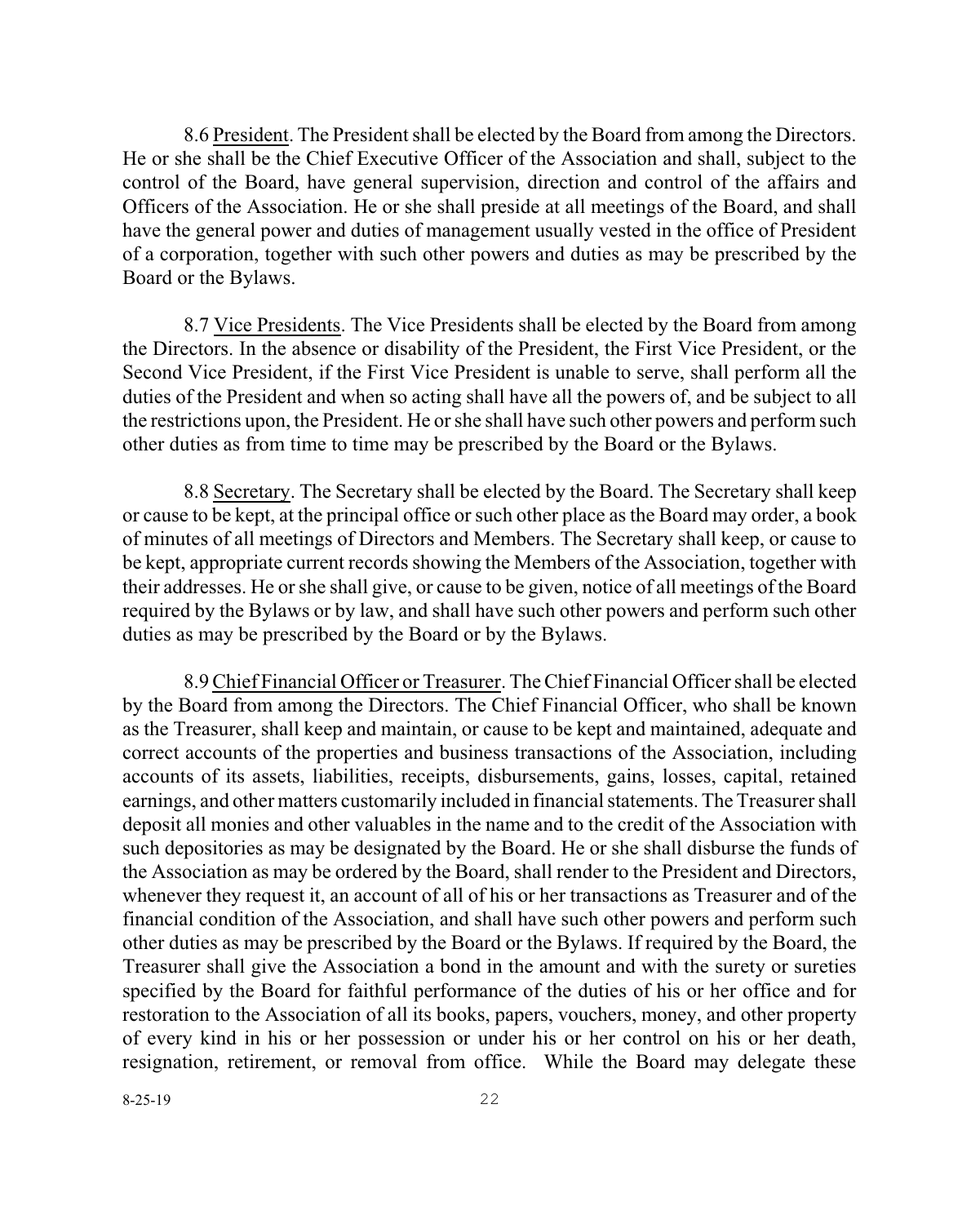activities to a managing agent, the activities shall be performed under the ultimate supervision of the Treasurer and the Board.

## **ARTICLE IX ASSOCIATION FINANCES**

9.1 Checks. All checks or demands for money and notes of the Association shall be signed by the President and Secretary, or by such other Officer or Officers as the Board of Directors may from time to time designate. Notwithstanding the foregoing, any withdrawal of funds from Association reserve accounts shall require the signature of two Directors or one Officer and one Director.

9.2 Operating Account. There shall be established and maintained a cash deposit account to be known as the "Operating Account" into which shall be deposited the operating portion of all Regular and Special Assessments as fixed and determined for all Members. Disbursements from such account shall be for the general need of the operation including, but not limited to, wages, repairs, betterments, maintenance, and other operating expenses of the Property.

9.3 Other Accounts. The Board shall maintain any other accounts it shall deem necessary to carry out its purposes, including adequate reserve accounts for the repair and replacement of Common Area improvements. All Association books of account shall be maintained in accordance with generally accepted accounting principles.

9.4Budgets and Financial Statements.The following financialstatements and related information for the Association shall be regularly prepared and copies thereof shall be distributed to each Member of the Association:

(a) Pro Forma Operating Budget Report. Pursuant to Civil Code Section 5300, the Board of Directors shall distribute the following documents to Members not less than 30 days nor more than 90 days prior to the beginning of the fiscal year:

(1) The Pro Forma Operating Budget, showing the estimated revenue and expenses on an accrual basis.

(2) A summary of the Association's reserves prepared pursuant to Civil Code Section 5565.

(3) A Summary of the Reserve Funding Plan adopted by the Board pursuant to Civil Code Section 5550, and a statement that the full Reserve Funding Plan will

8-25-19 23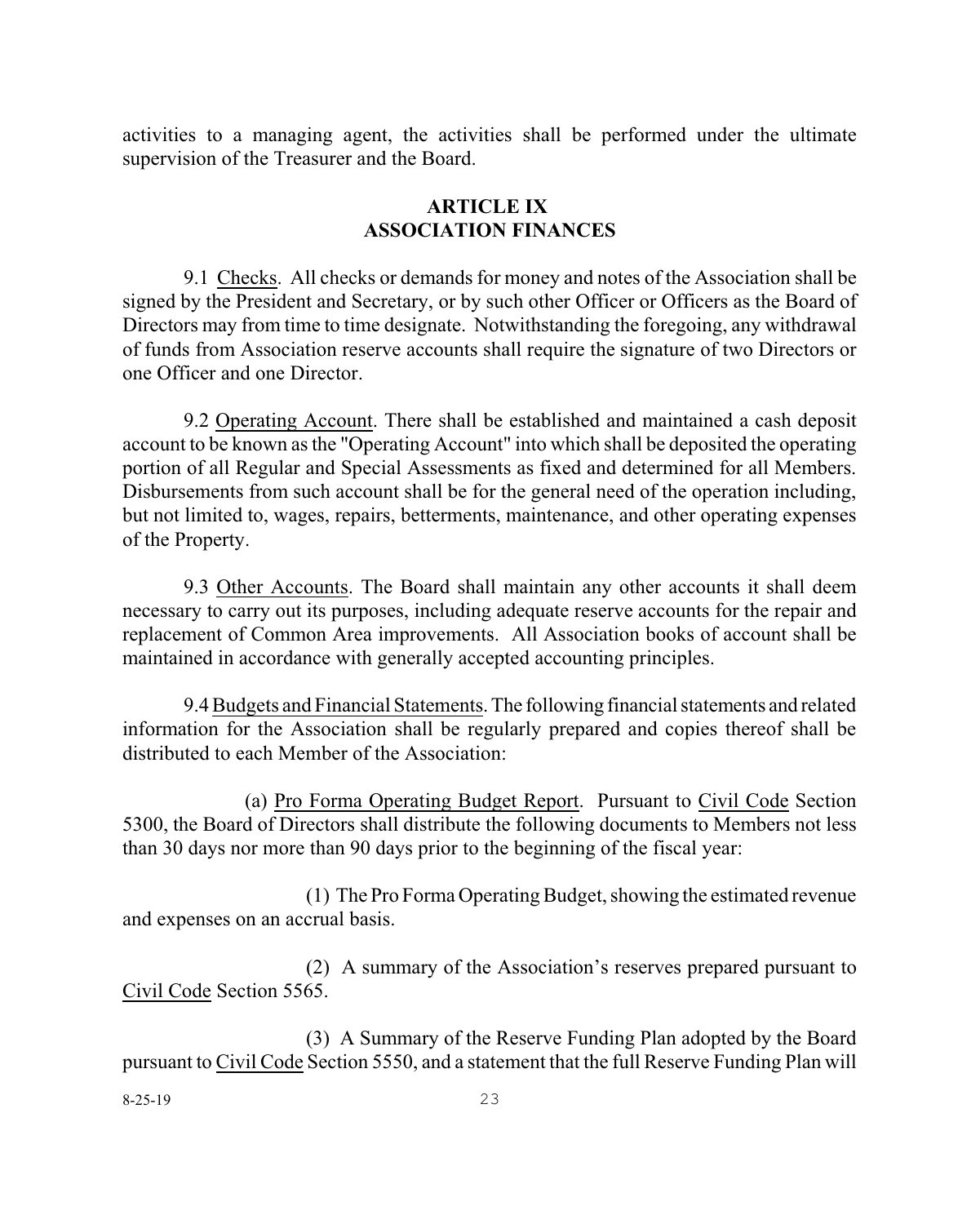be made available upon request.

(4) Astatement as to whether theBoard has determined to defer or not undertake repairs or replacement of any major component with a remaining life of 30 years or less and if the Board has made such determination, the Board shall state the reasons.

(5) A statement as to whether the Board, consistent with the Reserve Funding Plan adopted by the Board, has determined or anticipates that the levy of one or more special assessments will be required to repair, replace or restore any major component or to provide adequate reserves therefor. If so, the statement shall set forth the estimated amount of each special assessment, commencement date and duration of the special assessment follows.

(6) A statement as to the mechanisms the Board will use to fund reserves to repair or replace major components, whether by an increase in regular assessments or levying special assessments, borrowing, using other assets, the deferral of selected replacements or repairs, or other alternative mechanisms, which shall be specified.

(7) A statement as to the procedures used for calculation and establishment of those reserves to defray the future repair, replacement, or additions to those major components that the association is obligated to maintain.

(8) A statement as to whether the Association does or does not have any outstanding loans with an original term of more than one year, including the payee, the interest rate, the amount outstanding, the annual payment, and when the loan is scheduled to be retired.

(9) A summary of the Association's property, general liability, earthquake, flood, and fidelity insurance policies. For each policy, the summary shall include the name of the insurer, the type of insurance, the policy limit, and the amount of the deductible, if any. To the extent that any of the required information is specified in the insurance policy declaration, the Association may meet its obligation to disclose that information by making copies of that page and distributing it with the annual budget. The summary distributed pursuant to this paragraph shall contain, in at least 10 point boldface type, the following statement:

"This summary of the Association's policies of insurance provides only certain information, as required by Section 5300 of the Civil Code, and should not be considered a substitute for the complete policy terms and conditions contained in the actual policies of insurance. Any association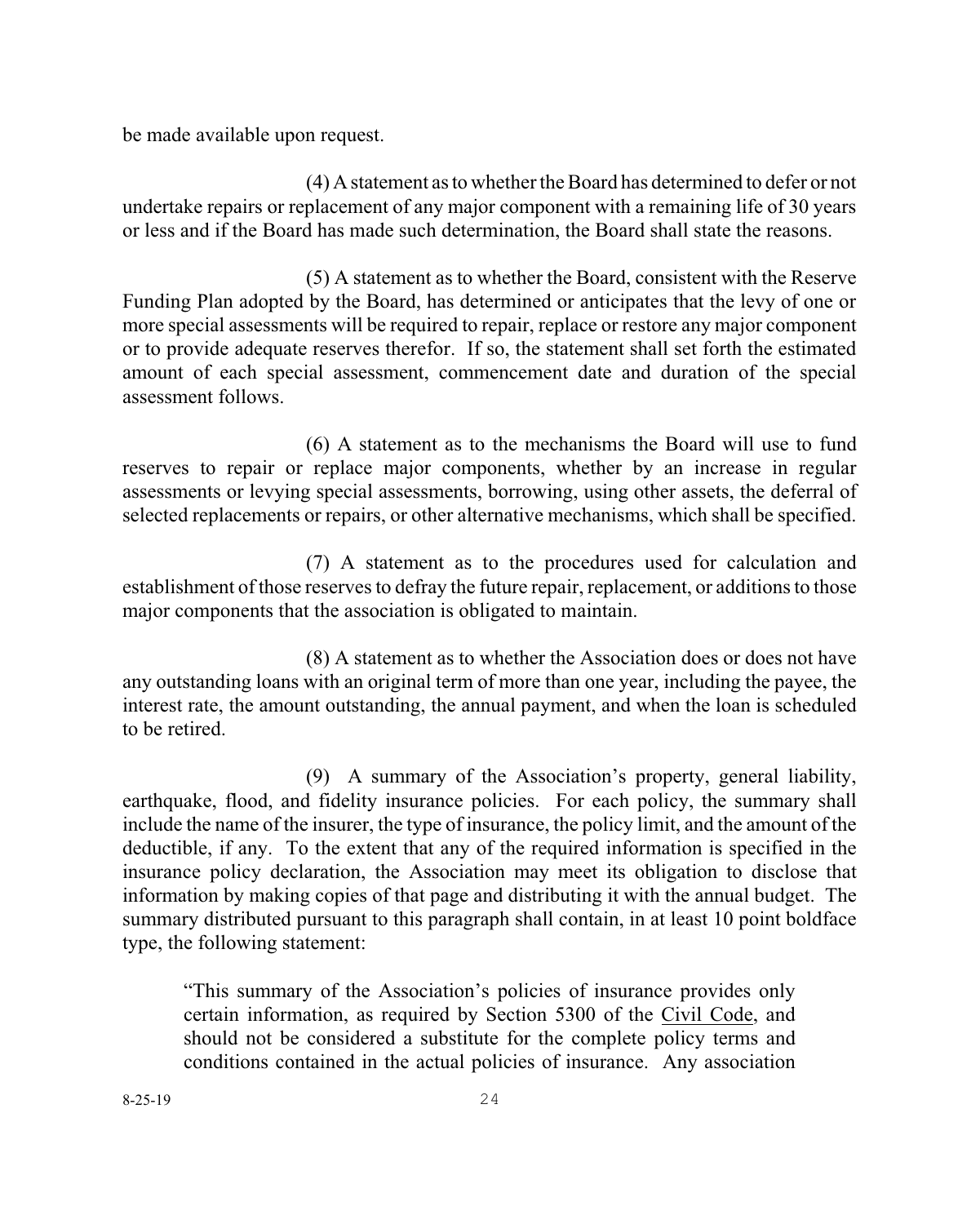member may, upon request and provision of reasonable notice, review the association's insurance policies and, upon request and payment of reasonable duplication charges, obtain copies of those policies. Although the association maintains the policies of insurance specified in this summary, the association's policies of insurance may not cover your property, including personal property or real property improvements to or around your dwelling, or personal injuries or other losses that occur within or around your dwelling. Even if a loss is covered, you may nevertheless be responsible for paying all or a portion of any deductible that applies. Association members should consult with their individual insurance broker or agent for appropriate additional coverage."

### (b) Members' Annual Notice of Address.

Pursuant to Civil Code Section 4041, the Association shall annually (at least 90 days prior to the fiscal year end) provide to the Owner of each Lot a request for written notice to the Association of:

(1) the address or addresses to which notices from the Association are to be delivered,

(2) an alternative or secondary address to which notices from the Association are to be delivered,

(3) the name and address of his or her legal representative, if any, including any person with power of attorney or other person who can be contacted in the event of the owner's extended absence from the separate interest,

(4) whether the Lot is owner-occupied, is rented out, or vacant.

(5) an e-mail address and telephone numbers for all adult occupants

of the Lot.

(c) Accountant Review of Financial Statement Pursuant to Civil Code Section 5305. Unless the documents impose more stringent standards, a review of the financial statement of the Association shall be prepared in accordance with generally accepted accounting principles by a licensee of the State Board of Accountancy for any fiscal year in which the gross income to the Association exceeds \$75,000. A copy of the review of the financial statement shall be distributed to the Members within 120 days after the close of each fiscal year, by individual delivery pursuant to Civil Code Section 4040.

(d) Annual Policy Statement Pursuant to Civil Code Section 5310. Within 30 to 90 days before the end of its fiscal year, the Board shall distribute an annual policy statement that provides the Members with information about Association policies. The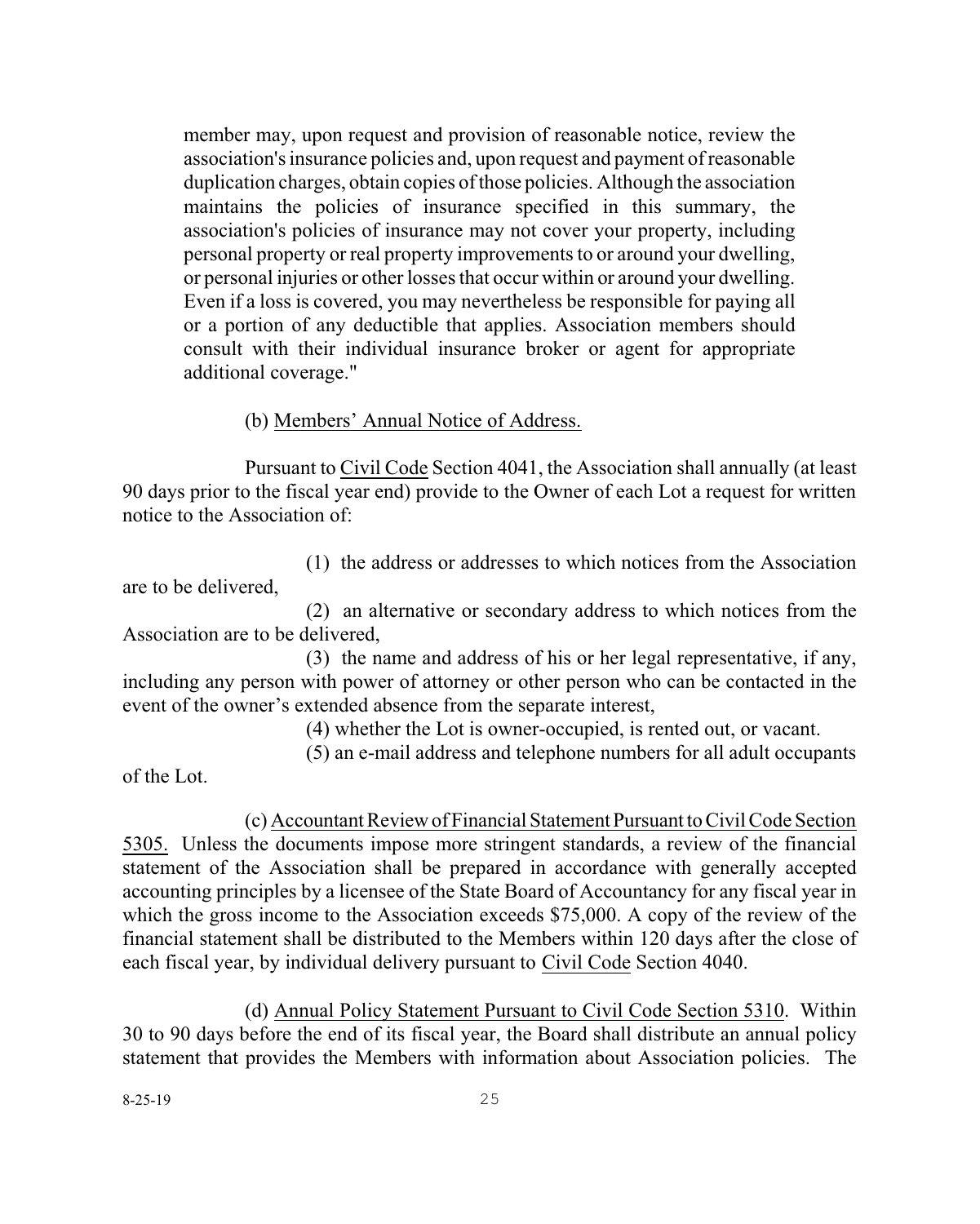annual policy statement shall include all of the following information:

(1) The name and address of the person designated to receive official communications to the Association pursuant to Civil Code Section 4035.

(2) A statement explaining that a Member may submit a request to have notices sent to up to two different addresses pursuant to Civil Code Section 4040(b).

(3) The location, if any, designated for posting of General notices pursuant to Civil Code Section 4045(a)(3).

(4) Notice of a Member's option to receive General notices by individual delivery pursuant to Civil Code Section 4045(b) by requesting this in writing from the Board of Directors or property manager.

(5) Notice of a Member's right to receive copies of meeting minutes pursuant to Civil Code Section 4950(b).

(6) The statement of assessment collection policies required by Civil Code Section 5730.

(7) A statement describing the Association's policies and practices in enforcing lien rights or other legal remedies for default in the payment of assessments.

(8) A statement describing the Association's discipline policy and schedule of penalties for violations of the governing documents pursuant to Civil Code Section 5850.

(9) A summary of dispute resolution procedures pursuant to Civil Code Sections 5920 and 5965.

(10) A summary of any requirements for Association approval of a physical change to property (architecturalreviewprocedures) pursuant toCivil Code Section 4765.

(11) The mailing address for overnight payment of assessments pursuant to Civil Code Section 5655.

(12) Any other information that is required by law or the governing documents or that the Board determines to be appropriate for inclusion.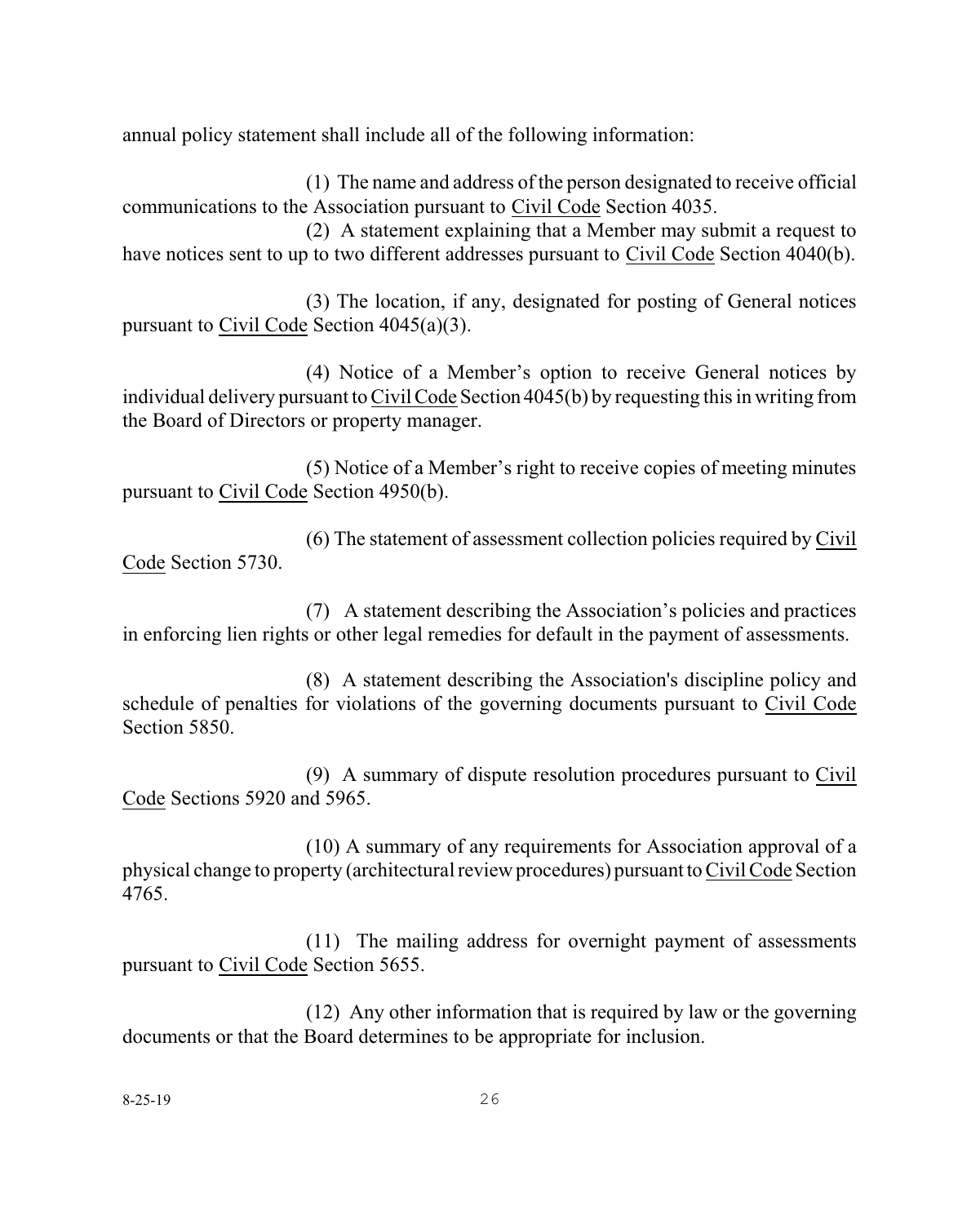(e) Delivery of Annual Budget Report and Annual Policy Statement. The Association shall deliver either the full report or a summary of the report of the Annual Budget Report and Annual Policy Statement to all Members by individual delivery pursuant to Civil Code Section 4040. If a Member has requested to receive all reports in full, the Association shall deliver the full report to that Member, rather than a summary of the report.

(f) Review of Accounts. On no less than a quarterly basis, the Board of Directors shall pursuant to Civil Code Section 5500:

(i) Review a current reconciliation of the Association's operating

accounts;

accounts;

(ii) Review a current reconciliation of the Association's reserve

(iii) Review the current year's actual reserve revenues and expenses compared to the current year's budget;

(iv) Review the Association's latest account statements prepared by the financial institution(s) with whomthe operating and reserve accounts aremaintained; and

(v) Review the Association's income and expense statement for the operating and reserve accounts.

To the extent one document provides the information required in more than one of the above listed items, any such requirements listed above may be satisfied by reviewing the same document.

9.5 Reserves.

(a) Required Reserve Studies. Pursuant to Civil Code Section 5550, at least once every three (3) years, the Board shall cause to be conducted a reasonably competent and diligent inspection of the accessible areas of the major components the Association is obligated to repair, replace, restore, or maintain as part of a study of the reserve account requirements, if the current replacement value of the major components is equal to or greater than one-half of the gross budget of the Association, excluding the Association's reserve account, for that period. A Reserve Study shall be prepared at least every three (3) years. The Board shall also review any reserve study required under this section on an annual basis and shall consider and implement necessary adjustments to the Board's analysis of the reserve account requirements as a result of that review. The reserve study required underthis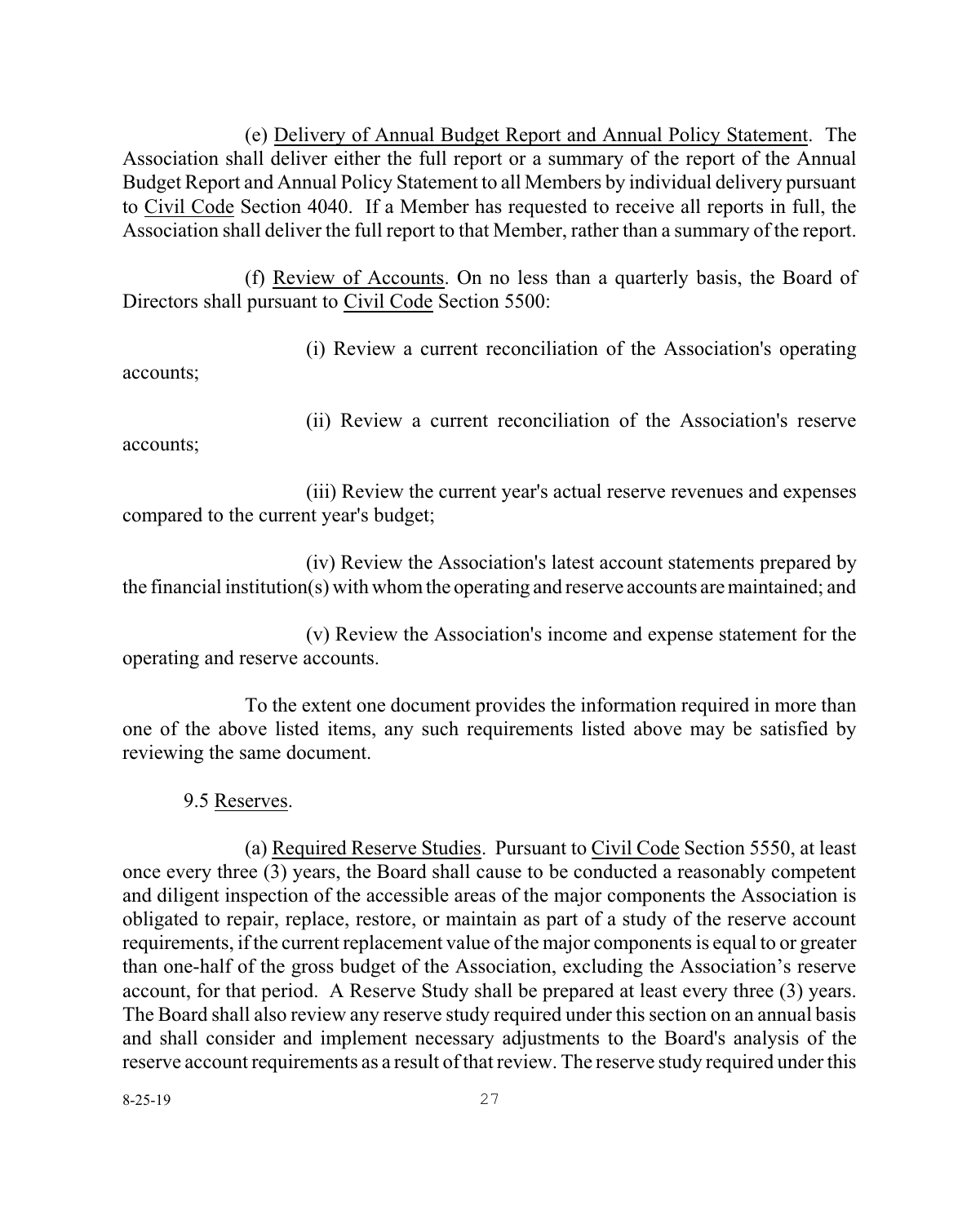section shall include the minimum requirements of Civil Code Section 5550 or comparable superseding statute, including a reserve funding plan. The plan shall indicate how the Association intends to fund the reserve contributions required to repair and replace all major building components with an expected remaining life of thirty (30) years or less. Pursuant to Civil Code Section 5560, the plan shall include a schedule of the dates and amounts of any change in assessments that would be needed to sufficiently fund the reserve funding plan.

(b) Reserve Funding Plan. The Reserve Funding Plan shall include a schedule of the date and amount of any change in regular or special assessments that would be needed to sufficiently fund the reserve funding plan. The Plan shall be adopted at an open meeting of the Board. If the Board determines that an assessment increase is necessary to fund the Plan, any increase shall be approved by the Board in accordance with the limitations set forth in Civil Code 5605. Any increase in the regular monthly assessment which exceeds twenty percent (20%) of the current regular monthly assessment or the levy of a special assessment exceeding Five Percent (5%) of the budgeted gross expenses of the Association shall require Member approval.

(c) Reserve Summary. The summary of the Association's reserves shall be based on the most recent reserve review or study, shall be based only on assets held in cash or cash equivalents, shall be printed in boldface type, and shall include all of the following:

(1) The current estimated replacement cost, estimated remaining life, and estimated useful life of each major component.

(2) As of the end of the fiscal year for which the study is prepared:

(A) The current estimate of the amount of cash reserves necessary to repair, replace, restore, or maintain major components.

(B)The current amount of accumulated cash reserves actually set aside to repair, replace, restore, or maintain major components.

(C) If applicable, the amount of funds received from either a compensatory damage award or settlement to the Association from any person for injuries to property, real or personal, arising out of any construction or design defects.

(3) The percentage that the amount of accumulated cash reserves actually set aside equals the amount of the estimate of cash reserves necessary.

(4) The current deficiency in the reserve funding expressed on a per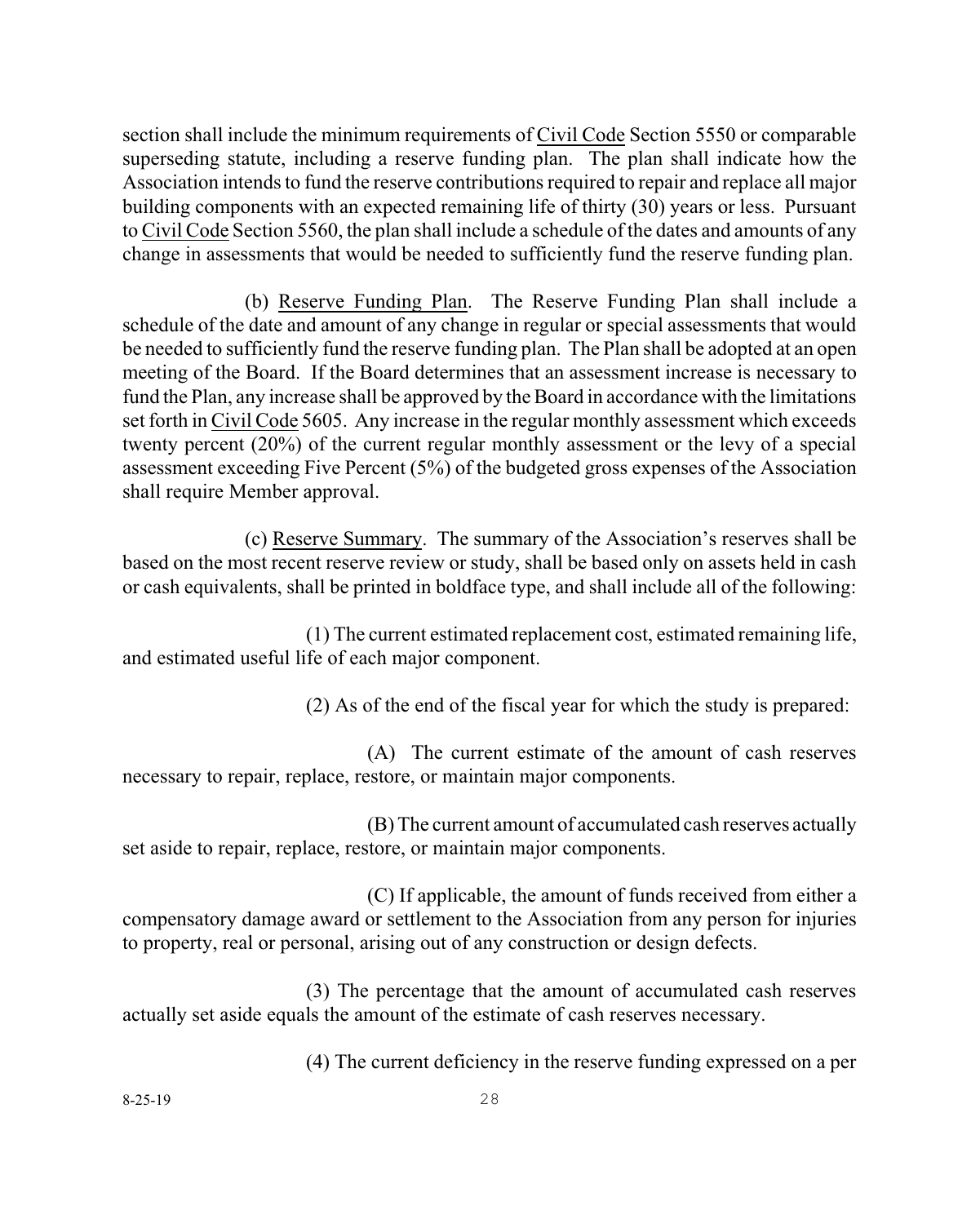Lot basis.

(d) Reserve Funding Disclosure. The Association shall provide each Member with an Assessment and Reserve Funding Disclosure Summary, as provided in Civil Code Section 5570, with the Pro Forma Operating Budget. The Disclosure shall be in the form prescribed by such Section and shall state the balance in the reserve account, the required amount of the reserve funds, and the method by which the Association anticipates increasing the balance in the reserve fund, if the balance is not the required amount.

(e) Signatures Required for Withdrawal. The signatures of at least two (2) Directors, or one Director and one Officer shall be required for all withdrawals of money from the Association's Reserve Account.

(f) Purpose of Reserve Fund Expenditures. The Board shall not spend funds designated as Reserve Funds for any purpose other than the repair, restoration, replacement, or maintenance of, or litigation involving the repair, restoration, replacement, or maintenance of, major components that the Association is obligated to repair, restore, replace, or maintain and for which the Reserve fund was established. Notwithstanding the foregoing, the Board may authorize the temporary transfer of money from a Reserve fund to the Association's general operating fund to meet short-term cash flow requirements or other expenses, if the Board has provided notice of the intent to consider transfer in a Board meeting notice and provided that a written finding is prepared explaining why the money is needed, and describing when and how the money will be repaid to the Reserve account. Generally, the money shall be repaid within a year, unless the Board determines that a longer period of time is in the best interests of the Association.

- 9.6 Insurance.
	- (a) Insurance Limits.

(1) Liability Insurance. The Board shall maintain liability insurance in a minimum amount of two million dollars (\$2,000,000).

(2) Directors and Officers Liability. The Board shall maintain Directors and Officers coverage in a minimum amount of One Million Dollars (\$1,000,000).

(3) Other Insurance. The Board shall obtain such other insurance as isspecified in the Declaration of Covenants, Conditions and Restrictions, including, but not limited to, casualty insurance, worker's compensation in insurance, demolition insurance, earthquake insurance and any other insurance the Board determines is prudent to obtain.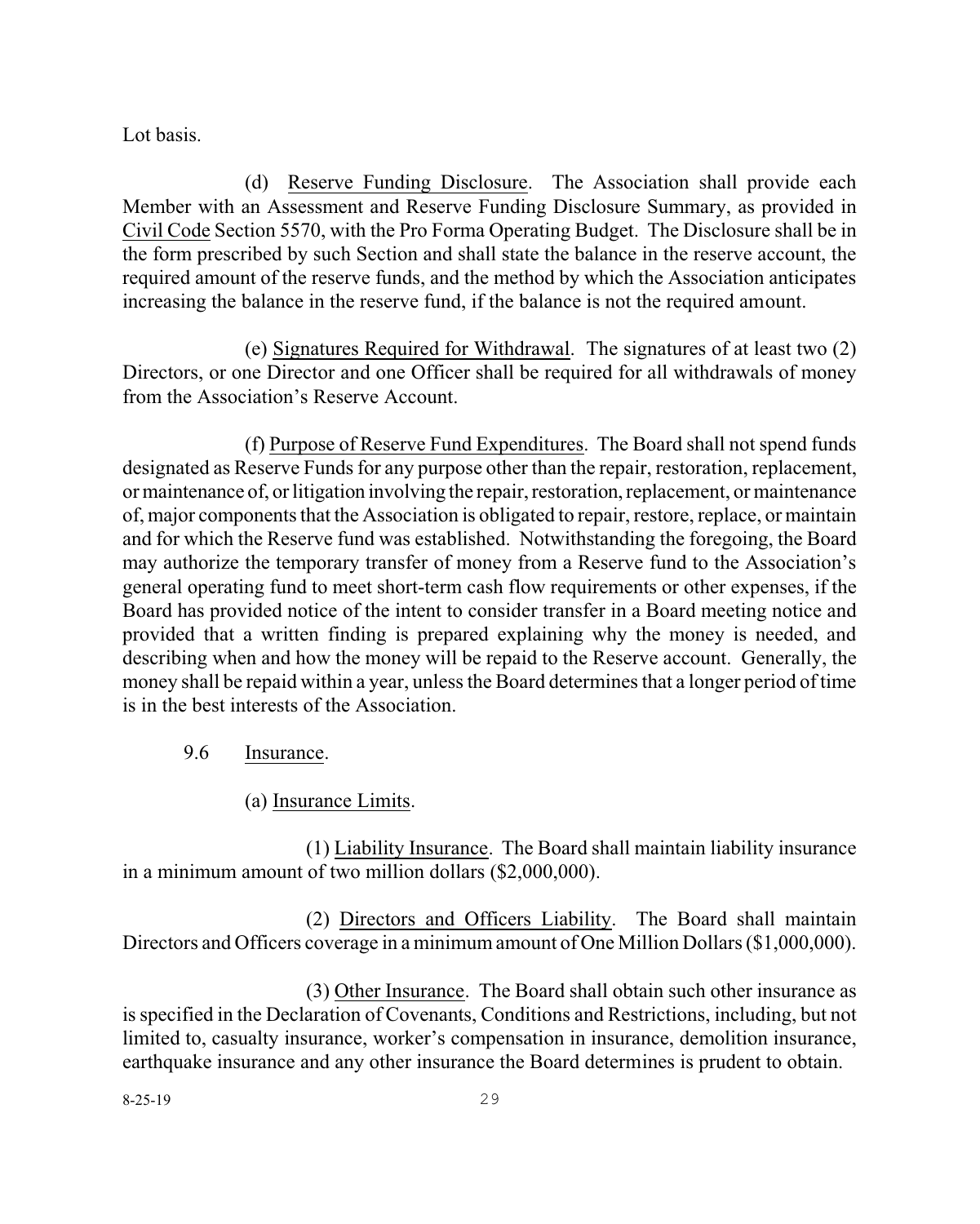(b) Notice of Change in Insurance Coverage. The Association shall, as soon as reasonably practicable, provide individual notice to all Members if any of the policies described in the Annual Budget Report have lapsed, been canceled, and are not immediately renewed, restored, or replaced, or if there is a significant change, such as a reduction in coverage or limits or an increase in the deductible, as to any of those policies. If the Association receives any notice of non-renewal of a policy, the Association shall immediately notify its Members if replacement coverage will not be in effect by the date the existing coverage will lapse.

9.7 Emergency Expenditures. The President and one other Officer shall have the authority to pay for or authorize an emergency expense up to the sum of \$2,000 without prior Board approval. Management is authorized to spend up to the sum of \$1,000 without prior Board approval for emergency expenditures. The expense shall be documented by invoice(s) and reports, if applicable, and the Board shall be informed of the necessity of the expenditure at the next Board Meeting following the expenditure. "Emergency" is defined as circumstances which could not have been reasonably foreseen by the Board at its previous meetings which require immediate action by the Board that cannot wait for an emergency meeting of the Board to be conducted in order to protect or preserve persons and/or property from harm or damage.

#### **ARTICLE X MISCELLANEOUS**

#### 10.1 Inspection of Books and Records.

(a) Member Inspection Rights.

(1) Records Available. In accordance with Civil Code Section 5205, the Association shall make *association records* and *enhanced association records* available for inspection and copying by a Member or the Member's designated representative. *"Association records"* include financial documents, documents which are provided to prospective purchasers, interim unaudited financial statementsincluding the general ledger, executed contracts (not otherwise privileged under law), written board approval of vendor or contractor proposals or invoices, tax returns, reserve account balances and records of payments from the reserve account, agendas and minutes of meetings of Members, Directors and committees (except executive session), Member lists, check registers, governing documents, accounting of expenses related to litigation, and enhanced association records. *"Enhanced association records"* are invoices, receipts and canceled checks for payments, purchase orders, credit card statements, statements for services rendered (excluding attorney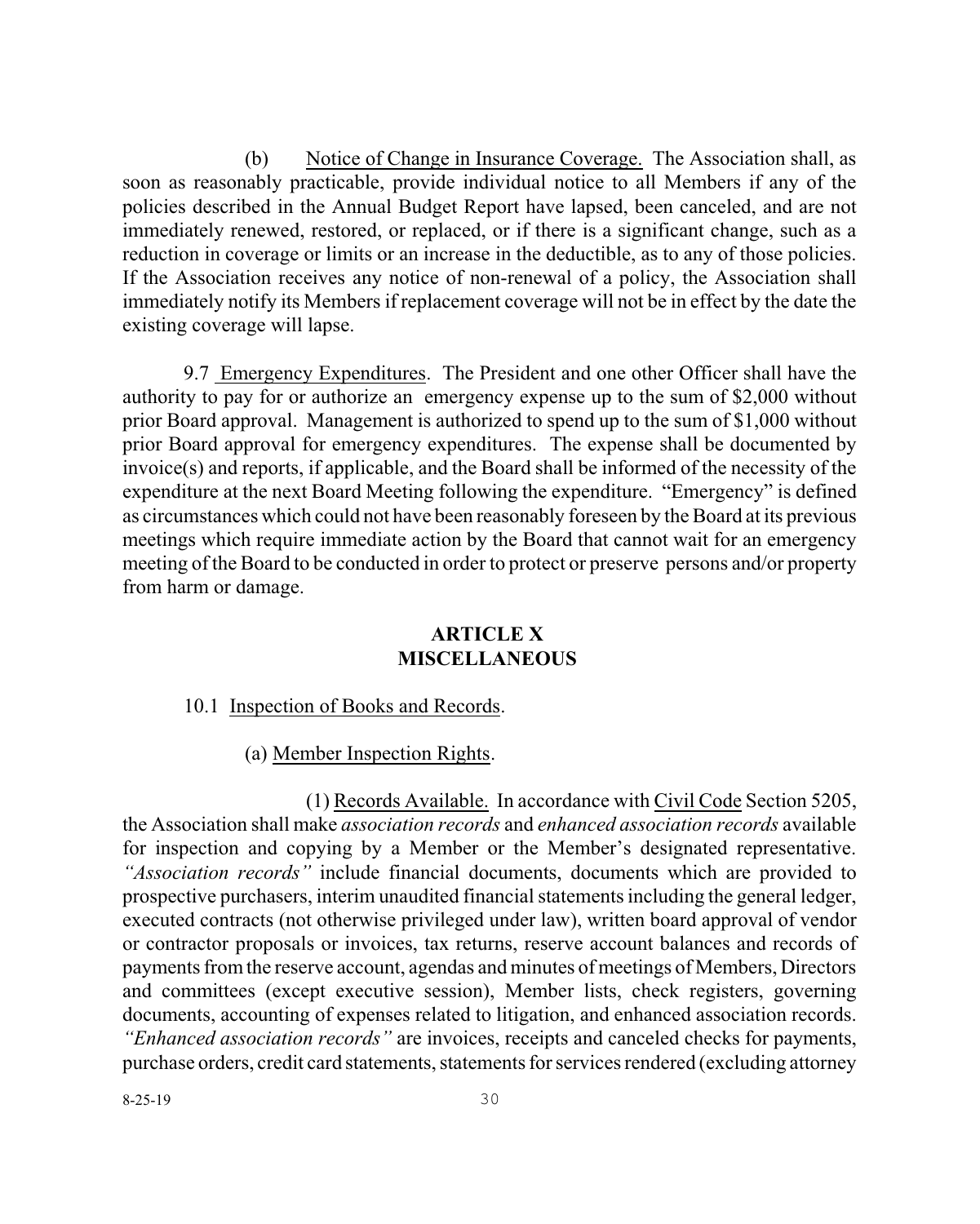statements, which may be redacted to prevent privileged information from being disclosed), and requests for reimbursement records.

(2) Membership Lists. Members are only entitled to the names and addresses of Members who have not opted out of providing this information pursuant to Civil Code Section 5220. No Member telephone numbers, e-mail addresses or fax numbers shall be required to be provided.

(2) Time. The Association must produce records within ten (10) business days of a written request for records prepared during the current fiscal year. For records prepared during the previous two  $(2)$  fiscal years, the association has thirty  $(30)$  days from receipt of a request to provide the records. Minutes of Member and Board meetings shall be permanently made available. Minutes of committees which have decision making ability shall be permanently made available.

(3) Place. Records shall be inspected in the Association's business office or management company's office or at a place that the Member and Association shall agree. If the Member and Association cannot agree on a location or the Member specifies certain documents, the Association shall make the records available by copying them and mailing them to the Member by first class mail.

(4) Costs. The Association may bill a Member for the direct and actual cost of copying and mailing requested documents. The Member shall be provided the amount of copying and mailing costs and shall pay the costs prior to receiving records. The Association may only bill a Member \$10 per hour, not to exceed \$200.00, for the time actually and reasonably involved in redacting the enhanced association records. The Association shall inform the Member of the anticipated costs and the Member shall pay the costs prior to receiving the documents.

(5) Redacted Information. Information likely to lead to identity theft, information likely to lead to fraud in connection with the Association, information privileged by law, and information likely to compromise the privacy of a Member may be redacted. Other redacted information includes executive session minutes, any person's personal identification information, records of disciplinary actions, collection actions, or payment plans of homeowners, records of services or goods provided to individual Members for which the association received monetary consideration, personnel records, (other than payroll records), interior architectural plans for homes.

(6) Misuse of Information. The information may not be sold, used for a commercial purpose or used for any other purpose not reasonably related to a Member's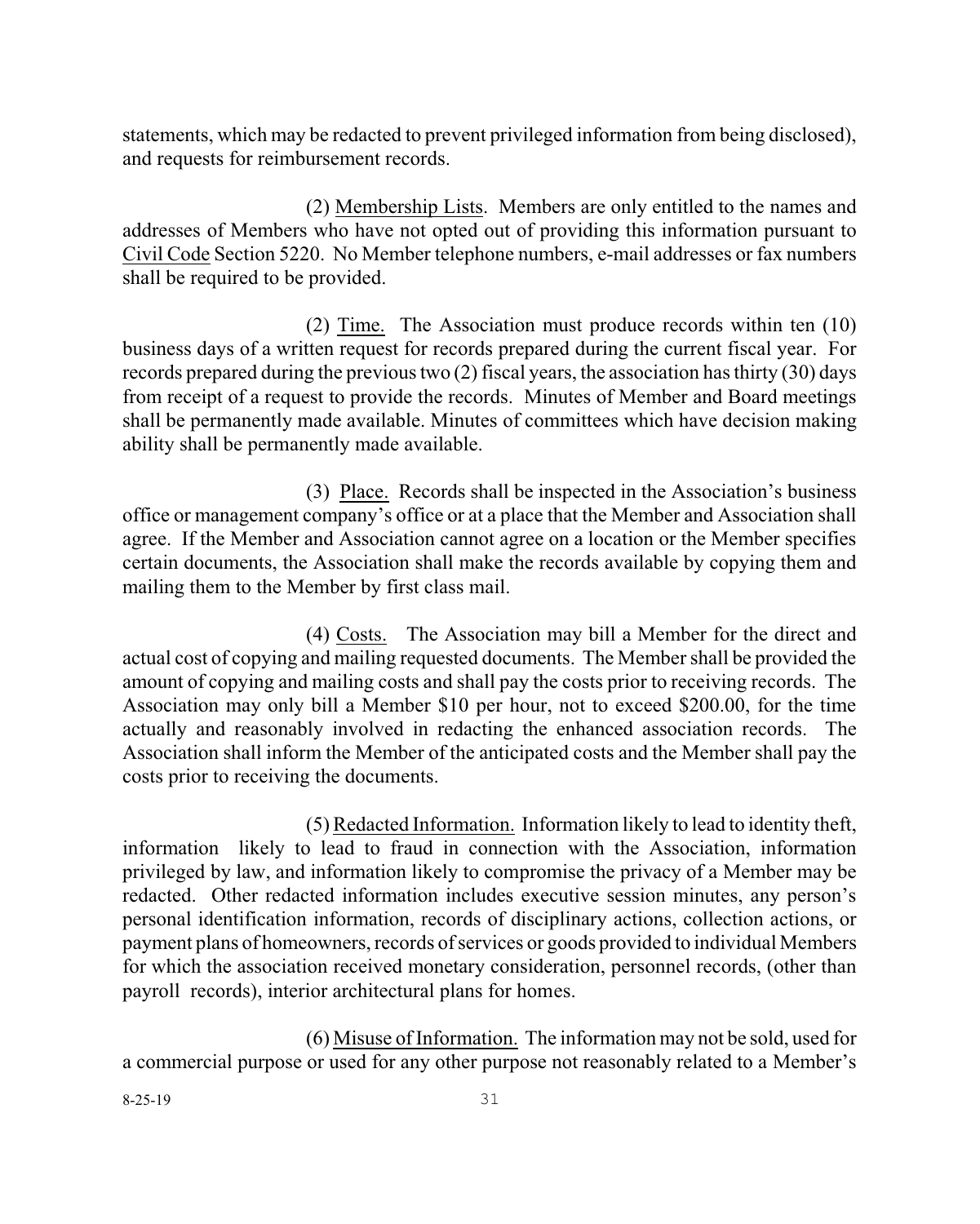interest as a Member.

(b) Director Inspection Rights. Every Director shall have an absolute right at any reasonable time to inspect all books, records, documents, and minutes of the Association, except for Members' Ballots, and the physical properties owned by the Association. The right of inspection by a Director includes the right to make extracts and copies of documents.

(c) Adoption of Reasonable Inspection Rules. The Board of Directors may establish reasonable rules with respect to (i) notice of inspection, (ii) hours and days of the week when inspection may be made, and (iii) payment of the cost of reproducing copies of documents requested by the Member.

10.2 Parliamentary Procedure. Meetings of the Members shall be conducted in accordance with a recognized system of parliamentary procedure such as Robert's Rules of Order or any parliamentary procedures the Association may adopt. The Order of Business shall be as follows, unless modified by the Board prior to the Meeting:

(a) Roll Call.

(b) Proof of Notice of Meeting

(c) Reading of Minutes of preceding meeting

(d) Reports of Directors and Officers

(e) Election of Directors

(f) Unfinished Business

(g) New Business

10.3 Amendment or Repeal of Bylaws by Members. Except as otherwise expressly provided herein, these Bylaws may be amended or repealed, and new Bylaws adopted, only by the affirmative vote or assent by written ballot of fifty one percent (51%) of the voting power of the Members of the Association or as otherwise permitted by law.

10.4 Construction and Definitions. Unless the context requires otherwise or a term is specifically defined herein, the general provisions, rules of construction, and definitions in the California Nonprofit Mutual Benefit Corporation Law shall govern the construction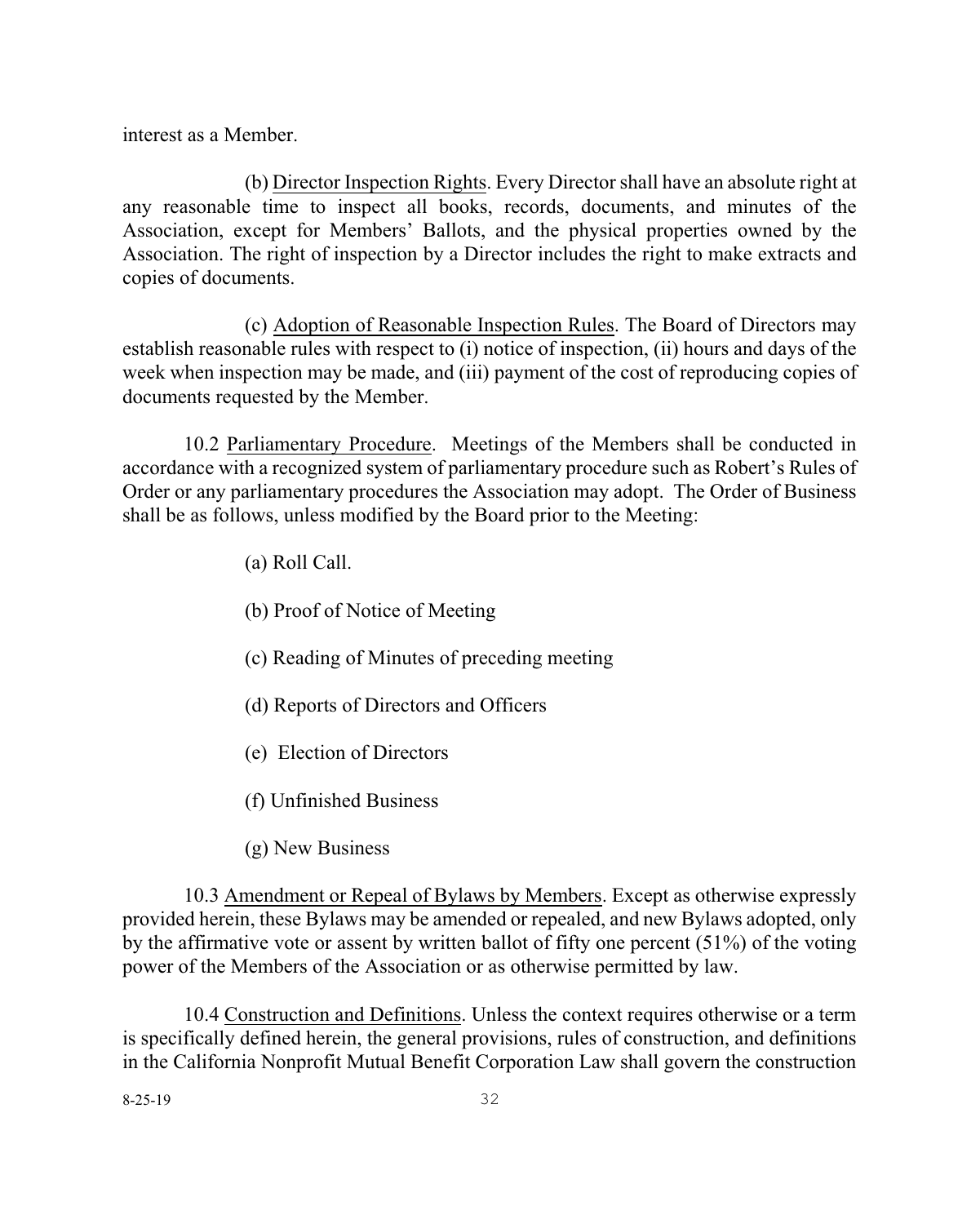oftheseBylaws. Without limiting the generality of the above, the masculine gender includes the feminine and neuter, and singular number includes the plural and the plural number includes the singular. All captions and titles used in these Bylaws are intended solely for the reader's convenience of reference and shall not affect the interpretation or application of any of the terms or provisions contained herein.

10.5 Fiscal Year. The fiscal year shall begin on the first day of July and end on the  $30<sup>th</sup>$  day of June of every year, unless changed by a resolution of the Board.

10.6 Electronic Communications to Members. The delivery of notices and other communications with a Member may be made by electronic transmission if the Member consents to receive such communications by electronic transmission. Electronic transmission is defined in Corporations Code Section 20 as "a communication (a) delivered by (1) facsimile telecommunication or electronic mail when directed to the facsimile number or electronic mail address, respectively, for that recipient on record with the [Association], (2) posting on an electronic message board or network which the [Association] has designated for those communications, together with a separate notice to the recipient of the posting, which transmission shall be validly delivered upon the later of the posting or delivery of the separate notice thereof, or  $(3)$  other means of electronic communication." The electronic communication must be capable of creating a record that is capable of retention, retrieval, and review, and that may be rendered into a clearly legible tangible form. The Member must consent in writing to receive notifications and/or communications by electronic means and may designate which notices and communications are authorized by the consent. The Member must be informed of the procedures required to withdraw consent to the receipt of electronic communications from the Association.

10.7 Contracts. The President, or Vice President or Treasurer, if the President is not available, or shall sign contracts on behalf of the Association. The managing agent is not authorized to sign contracts.

10.8 Conflicts. In the case of any conflict between these Bylaws and the Articles of Incorporation or the Declaration of Covenants, Conditions and Restrictions, the Articles or the Declaration shall control. To the extent of any conflict between the law and these Bylaws, the law shall control.